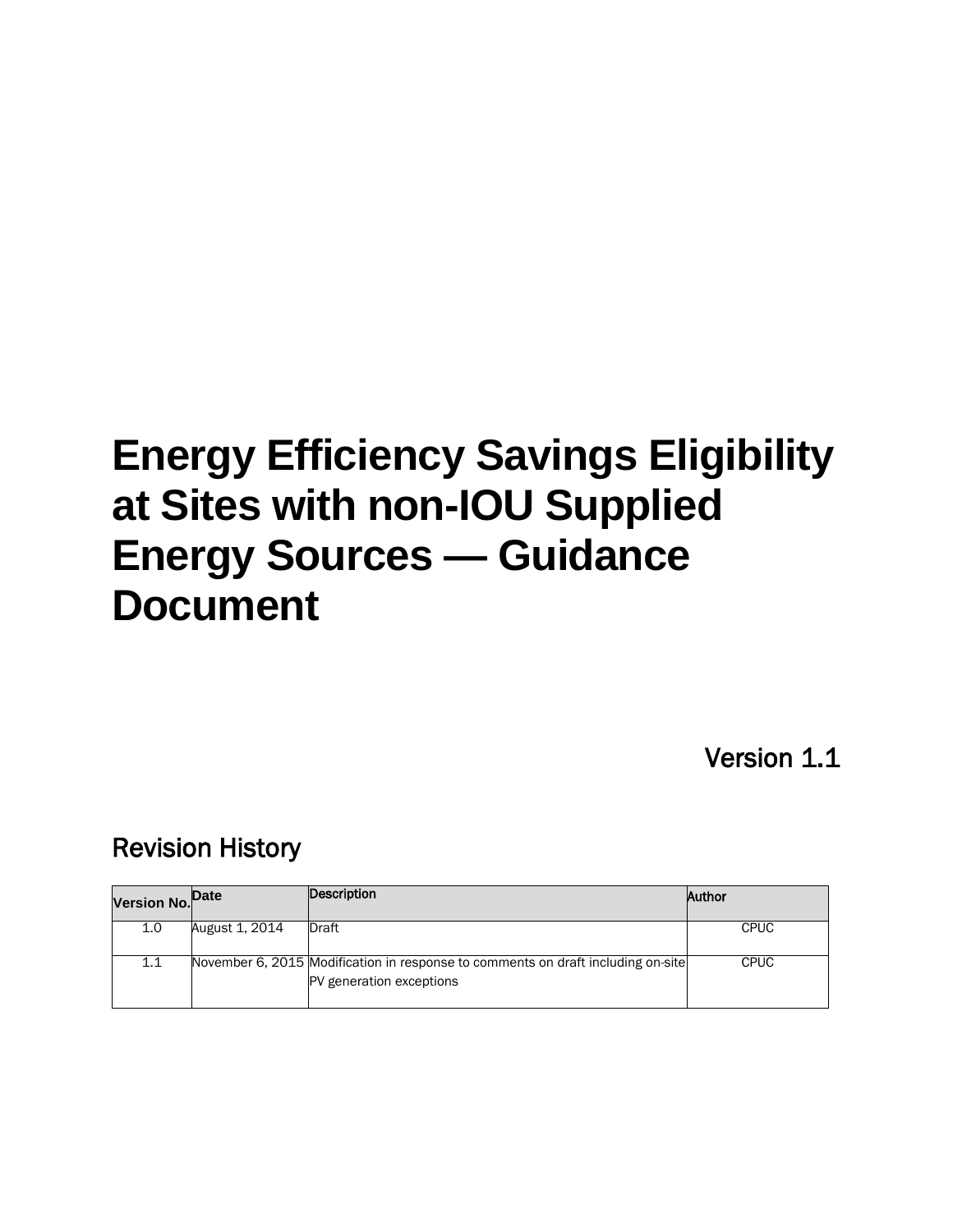# **Contents**

| $\label{lem:1} \mbox{Introduction} \,\, \ldots \,\, \ldots \,\, \ldots \,\, \ldots \,\, \ldots \,\, \ldots \,\, \ldots \,\, \ldots \,\, \ldots \,\, \ldots \,\, \ldots \,\, \ldots \,\, \ldots \,\, \ldots \,\, \ldots \,\, \ldots \,\, \ldots \,\, \ldots \,\, \ldots \,\, \ldots \,\, \ldots \,\, \ldots \,\, \ldots \,\, \ldots \,\, \ldots \,\, \ldots \,\, \ldots \,\, \ldots \,\, \ldots \,\, \ldots \,\, \ldots \,\, \ldots \,\, \ldots \,\, \ldots \,\,$ |  |
|------------------------------------------------------------------------------------------------------------------------------------------------------------------------------------------------------------------------------------------------------------------------------------------------------------------------------------------------------------------------------------------------------------------------------------------------------------------|--|
|                                                                                                                                                                                                                                                                                                                                                                                                                                                                  |  |
|                                                                                                                                                                                                                                                                                                                                                                                                                                                                  |  |
|                                                                                                                                                                                                                                                                                                                                                                                                                                                                  |  |
|                                                                                                                                                                                                                                                                                                                                                                                                                                                                  |  |
| Attachment B - Process Flow to Determine Eligibility and Maximum Claimable EE Energy Savings . 12                                                                                                                                                                                                                                                                                                                                                                |  |
|                                                                                                                                                                                                                                                                                                                                                                                                                                                                  |  |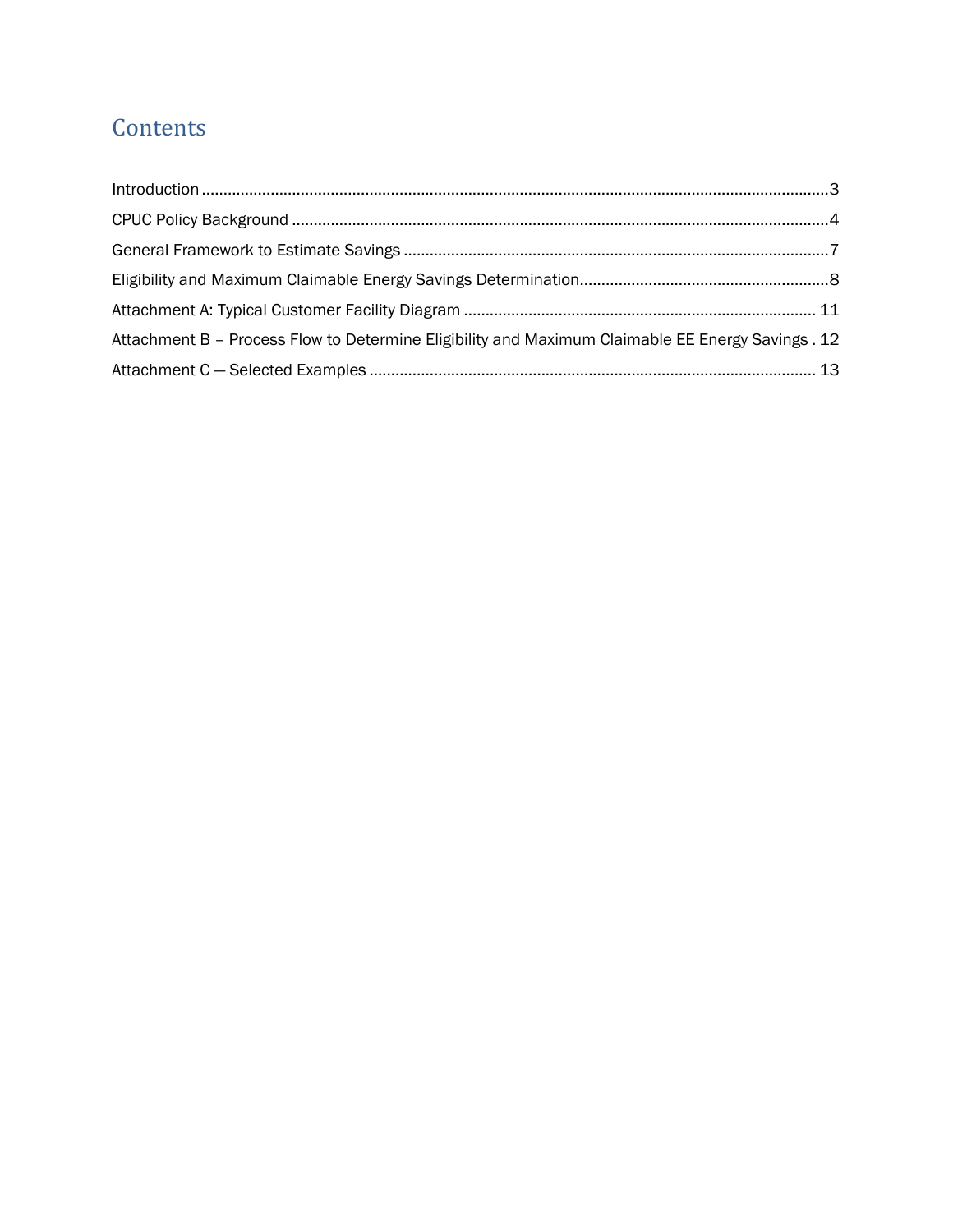### <span id="page-2-0"></span>Introduction

The purpose of this document is to clarify the California Public Utilities Commission (CPUC) policy on how to analyze energy efficiency improvement projects, which impact the use of non-IOU supplied energy, proposed for financial support under the CPUC-authorized energy efficiency (EE) portfolios implemented by the Program Administrators, mainly the California investor owned utilities (IOUs). The focus of the discussion in this document is the "accounting" method that shall be utilized to establish the claimable savings for these situations. Below are the two primary CPUC policy considerations which provide the framework for this guidance document.

- 1. Current policy related to eligible savings from a project or measure seeking financial support via CPUC-authorized energy efficiency portfolios including:
	- a. The use of hourly net electric grid impacts as the basis to estimate or measure electric kW and kWh savings and to calculate incentives; and
	- b. A reduction in energy supplied from the grid/system that is subject to the electric energy efficiency surcharges or the non-bypassable gas surcharge.
- 2. Guiding principles consistent with California's energy policy goals, including the state's Zero Net Energy (ZNE) goals including:
	- a. Furthering progress towards ZNE residential and commercial new building construction and existing building retrofit activity primarily as enabled via the introduction of onsite renewables – specifically photovoltaics (PV) which is currently nearly the exclusive on-site renewable resource used to accomplish ZNE in buildings – supported by net energy metering; and
	- b. Supporting deeper energy efficiency adoption together with site-specific use of PV.

On April 8, 2014, the IOUs (led by PG&E) submitted a proposal to Commission staff for consideration of estimating the savings from energy efficiency (EE) projects implemented at sites that use electric power produced from on-site generation.

The proposal was in response to a Commission staff ex ante custom project dispositions that directed the IOUs to claim energy savings and offer incentives based on project/measure energy savings that result in coincident reductions in consumption of IOU-supplied energy from the grid/system which are subject to billed non-bypassable EE charges. Similarly, Commission staffmanaged ex post evaluations of custom projects have disallowed savings which did not meet those requirements. In their disagreement with these dispositions the IOUs cited long-standing utility program rules that allowed energy savings to be claimed regardless of the timing and impact of savings on the grid/system and sometimes independent of the applicability of non-bypassable EE charges. These IOU program rules were allowing energy savings and incentives to be paid as long as the project/measure energy savings did not exceed the annual energy purchases from the grid/system. Additionally, IOU program rules did not always limit eligible savings to the reduced consumption subject to the non-bypassable EE charges.

Commission staff reviewed the IOUs' proposal and found it lacking in both areas of the policy considerations identified above. First, Commission staff reaffirmed the Commission's directions and policies behind its disposition on crediting energy savings that result in coincident reduction in IOU-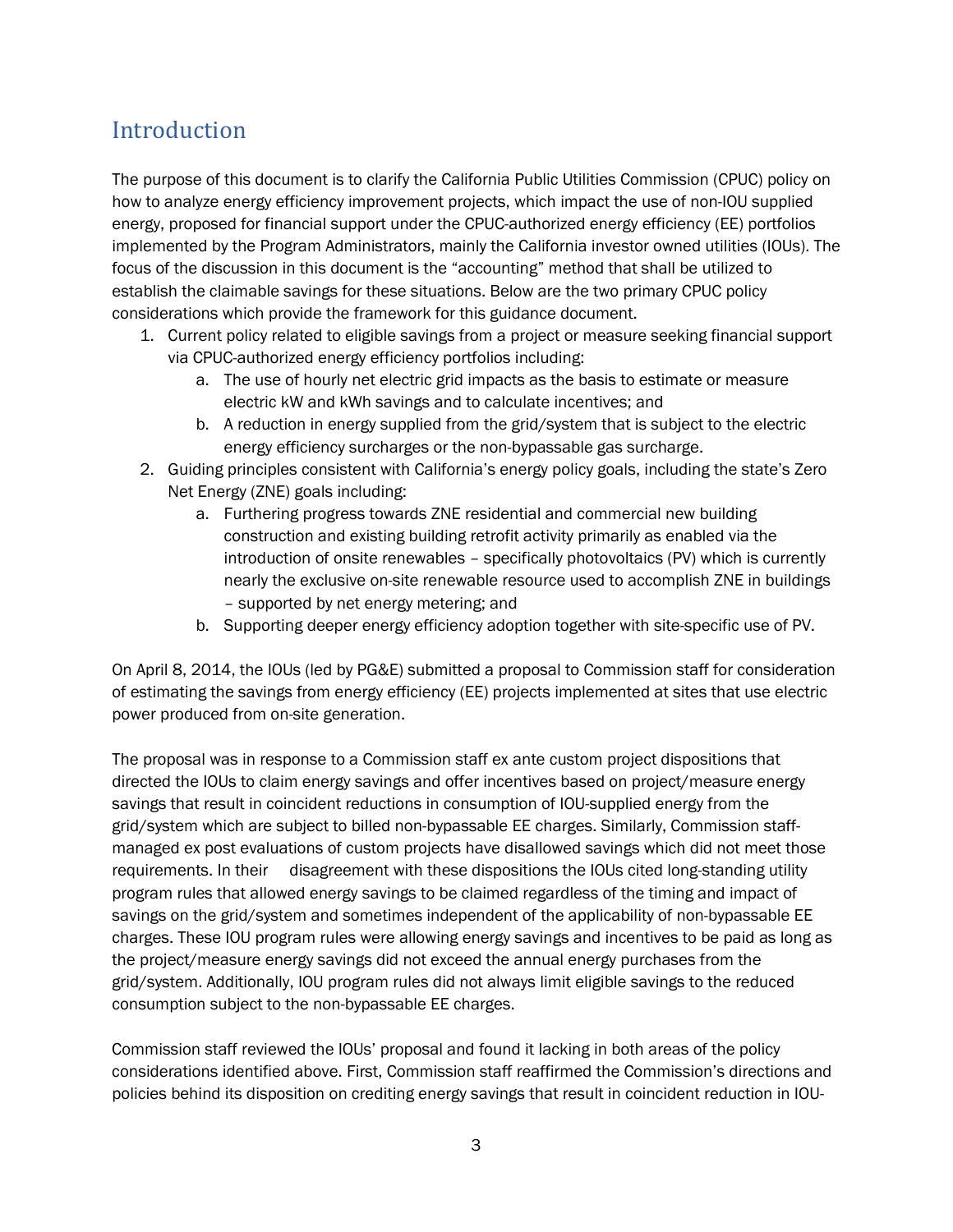supplied energy from the grid/system subject to the non-bypassable EE charges. As discussed below, the CPUC policy requiring hourly electric grid supplies and monthly gas system supplies was effective commencing with the 2006 the EE portfolios. Commission staff has, in its weekly custom projects ex ante review status update calls with the IOUs, cited the CPUC's policies supporting that direction.

Second, upon further consideration, Commission staff recognized that strict interpretation of the hourly grid impact rules as well as the IOU proposed method of capping savings to annual grid purchases rules are not fully consistent with the second policy framework noted above – deepening energy efficiency combined with the application of PV to accelerate progress towards California's ZNE buildings goals.

This document clarifies the CPUC's policies on the eligibility of EE projects/measures to receive rebates/incentives when installation of the EE projects occurs at sites that meet part or all of its energy requirements from non-IOU energy resources. Guidance is provided on the considerations and methodology to be used to estimate energy savings for projects eligible to receive financial support from the Program Administrators' portfolio of energy efficiency programs overseen by the CPUC. This guidance also addresses special considerations, and in some cases, an exemption for sites utilizing PV and implementing deep EE measures in furtherance of the California ZNE goals.

The eligibility and savings estimation guidance in this document applies to all resource program activities in the CPUC authorized EE portfolios. This guidance is based upon Commission direction effective in 2005 and clarified in 2006 and should have been applied to all EE activities from that time forward. Staff understands that some of this direction has not been implemented in all activity areas and requires that the Program Administrators take immediate steps to ensure that all activities have incorporated this guidance into their measure/project eligibility rules, ex ante savings estimates and claims reporting.

# <span id="page-3-0"></span>CPUC Policy Background

1

The primary goal of EE programs is to reduce the load on the grid/system with a resultant reduction in the investments in additional supply-side resources. This policy is based on recognition that the CPUC has considered energy efficiency (using less energy to provide the same or higher level of service)<sup>1</sup> and demand response (modifying energy usage when needed for optimal grid operation) to be top priorities in meeting California's energy needs.[2](#page-3-2) Therefore the impacts of EE

[\(http://www.energy.ca.gov/energy\\_action\\_plan/2005-09-21\\_EAP2\\_FINAL.PDF\)](http://www.energy.ca.gov/energy_action_plan/2005-09-21_EAP2_FINAL.PDF).

<span id="page-3-1"></span><sup>&</sup>lt;sup>1</sup> Current policy, as expressed most recently in D.12-05-15 and D.14-10-006, excludes like-for-like replacements and regressive baseline items from the definition of eligible for support and expects program design to minimize free ridership such that savings is incremental to normally occurring savings included in current procurement planning.

<span id="page-3-2"></span><sup>2</sup> 2013 Integrated Energy Policy Report at 1 [\(http://www.energy.ca.gov/2013\\_energypolicy/](http://www.energy.ca.gov/2013_energypolicy/) ). The Energy Action Plan II, September 2005, provided a first joint CPUC/CEC commitment to the Loading Order priority of preferred resources, including energy efficiency, being the first consideration.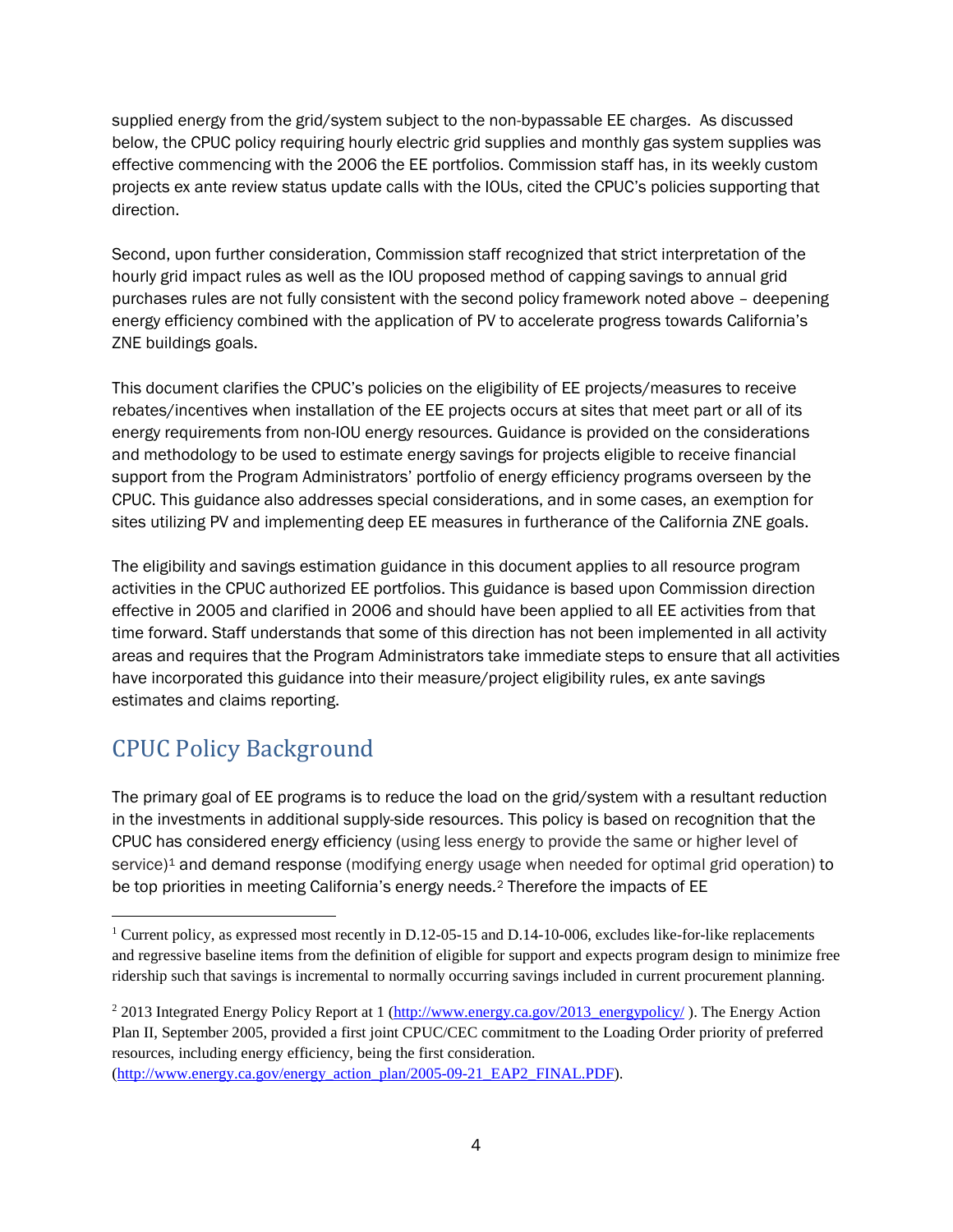measures/projects for which EE funding is sought must be that which coincidently reduce energy supplied from the grid/system. This policy of coincident reduction draws from CPUC avoided cost adoption Decisions in which the cost effectiveness of EE portfolio and portfolio impacts are based on hourly electric impact shapes and monthly natural gas use shapes<sup>[3](#page-4-0)</sup>. The above-referenced electric hourly impact shape requirement and the grid/system impact requirements ensure that the rebate/incentives are available only for the impact that reduces the coincident energy supplied from the grid/system. This accounting approach also enables appropriate credit for demand response (DR) activities as expected by the loading order policy[4](#page-4-1).

However, guidance must also take into consideration that the loading order calls for renewable resources and distributed generation next after EE and DR. During the development of the hourly electric grid impact accounting policy for EE, in R.04-04-025, the contribution of distributed generation via renewables was not an issue that was raised or addressed. Additionally, the ZNE goals had not yet been adopted[5.](#page-4-2) Currently on-site PV is a very significant reality, continuing to grow rapidly and the key current component in progress towards the ZNE goals.

California law requiring access to net energy metering (NEM) has accelerated adoption of PV in residential and small commercial customer buildings as well as encouraged installation of PV and other renewables in larger customer sites. To ensure the EE savings accounting policy does not hinder this progress Commission staff will exempt from EE savings accounting rules all on-site PV generation utilized to reduce building electric demand and usage for residential and small commercial customers[6](#page-4-3).

Additionally, customers other than residential and small commercial utilizing on-site PV generation to reduce building electric demand and usage under a NEM tariff will only be subject to a monthly energy and demand limitation; under this accounting approach monthly EE energy use and demand reduction credit will be counted to the extent those reductions are less than the monthly energy use and demand for the building net of (including the reduction due to) the on-site PV generation. With

 $\overline{a}$ 

<span id="page-4-0"></span><sup>3</sup> Decision 05-04-024 adopted the use of utility specific hourly electric grid impact shapes as the basis for valuing the benefits of energy efficiency activities and Decision 06-06-063 amplified the importance of the use of accurate hourly electric grid impacts for determining electric energy savings as well as adopted an hourly methodology as the definition of peak load reductions. This hourly impact construct replaced the previous annual average statewide load reduction valuation methods.

<span id="page-4-1"></span><sup>4</sup> 2013 Integrated Energy Policy Report at 1 "The loading order identifies energy efficiency and demand response as the State's preferred means of meeting growing energy needs. Next, the loading order calls for renewable resources and distributed generation."

<span id="page-4-2"></span><sup>5</sup> ZNE building goals were first adopted by the CPUC in 2007 (D.07-10-032). Executive Order B-18-12 has indicated aspirational goals for both new and existing state buildings.The California Energy Commission endorsed the CPUC ZNE building goals in the 2007 IEPR and in later ISPR's endorsed pursuit of ZNE considerations in future building standards to support those goals.

<span id="page-4-3"></span><sup>6</sup> Small commercial customer, is defined in PUC Section 331, subdivision h, as "a customer that has a maximum peak demand of less than 20 kilowatts".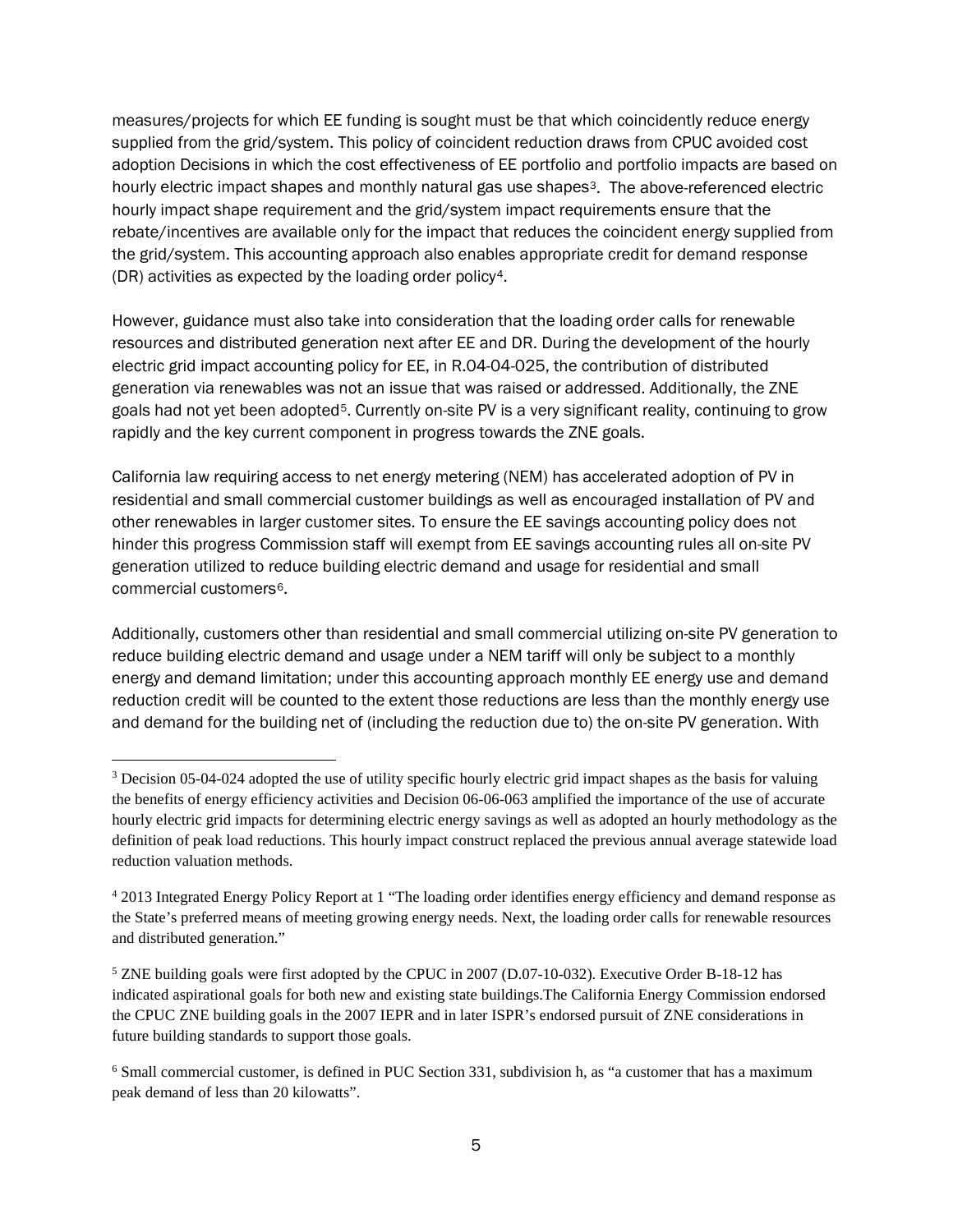these exemptions, on-site PV will have no impact on EE savings accounting for residential and small commercial customers relative to their building energy use and other customers with service under a NEM tariff with on-site PV will not be subject to hourly grid impact accounting, only a net monthly grid purchase limit for energy use and demand reduction credit.

For site-specific custom calculated incentive programs, the rules described in this guidance document including the exceptions provided for above shall apply to all participants.

For deemed incentive programs, the hourly accounting methodology shall be utilized in development of workpaper values without any assumed on-site generation unless such on-site generation is a typical practice among the expected participant population. However, in the case of customers applying for deemed rebates, the EE savings credit shall not be allowed to exceed the customers annual purchases subject to non-bypassable EE charges; if such a limitation is exceeded the incentive payment shall be prorated based upon the customer average annual purchases, excluding any NEM reductions due to exports. In other words, all purchases count even those later negated by exports, but an increase in exports will not count as increased savings. Other than these exemptions and alternate treatments all other measures and projects at all customer sites shall be required to follow the hourly electric and monthly gas gird demand accounting procedures as outlined in this document.

For buildings installing electric energy efficiency measures, savings accrue only during the hours that the building(s) is a purchaser of grid electricity or system gas used to meet the electric load. CPUC Decision 05-04-024 adopted for use in 2006 and beyond hourly electric avoided costs and Decision 06-06-063 amplified the requirement that electric savings be established via hourly grid impact (load) shapes that are applied to the hourly avoided costs to develop the eligible energy and demand and resultant cost-effectiveness[7](#page-5-0). D.06-06-063 also adopted the DEER average "grid level impact" definition of peak kW savings for use in all EE activities<sup>8</sup>. Thus, the use of hourly net grid impacts to estimate electric kW and kWh savings and to calculate incentives has been a CPUC energy efficiency policy requirement since 2006. Any methodology proposed to be used for estimating project/measure savings for CPUC authorized EE portfolio financial support must be consistent with this policy and the exceptions or alternative treatments for on-site PV stated above. A simplified approach may be proposed for use, however, the burden is on the proposer to show that the proposed simplification provides an accurate grid/system time dependent savings estimate consistent with the above policy requirements including the exceptions and alternate treatment of on-site PV.

The CPUC policy requirements cited here, combined with the exceptions and alternative treatment for on-site PV generation as stated above, shall apply to ex ante as well as ex post savings estimates

1

<span id="page-5-0"></span> $7$  D.05-04-024 OP 1 adopts hourly electricity and monthly natural gas avoided cost methodologies and OP 2 directs the IOUs to utilize that methodology in 2006 and beyond. D.06-06-063 found that "time averaged" electric load shapes were not appropriate and directed that the use of improved hourly electric load shapes must be a priority (see sections 5. Undervaluation from TOU Averaging and 8. Improving Load Shape Data).

<span id="page-5-1"></span><sup>8</sup> D.06-06-063 OP 1, with summary on page 5 and discussion on page 24-25.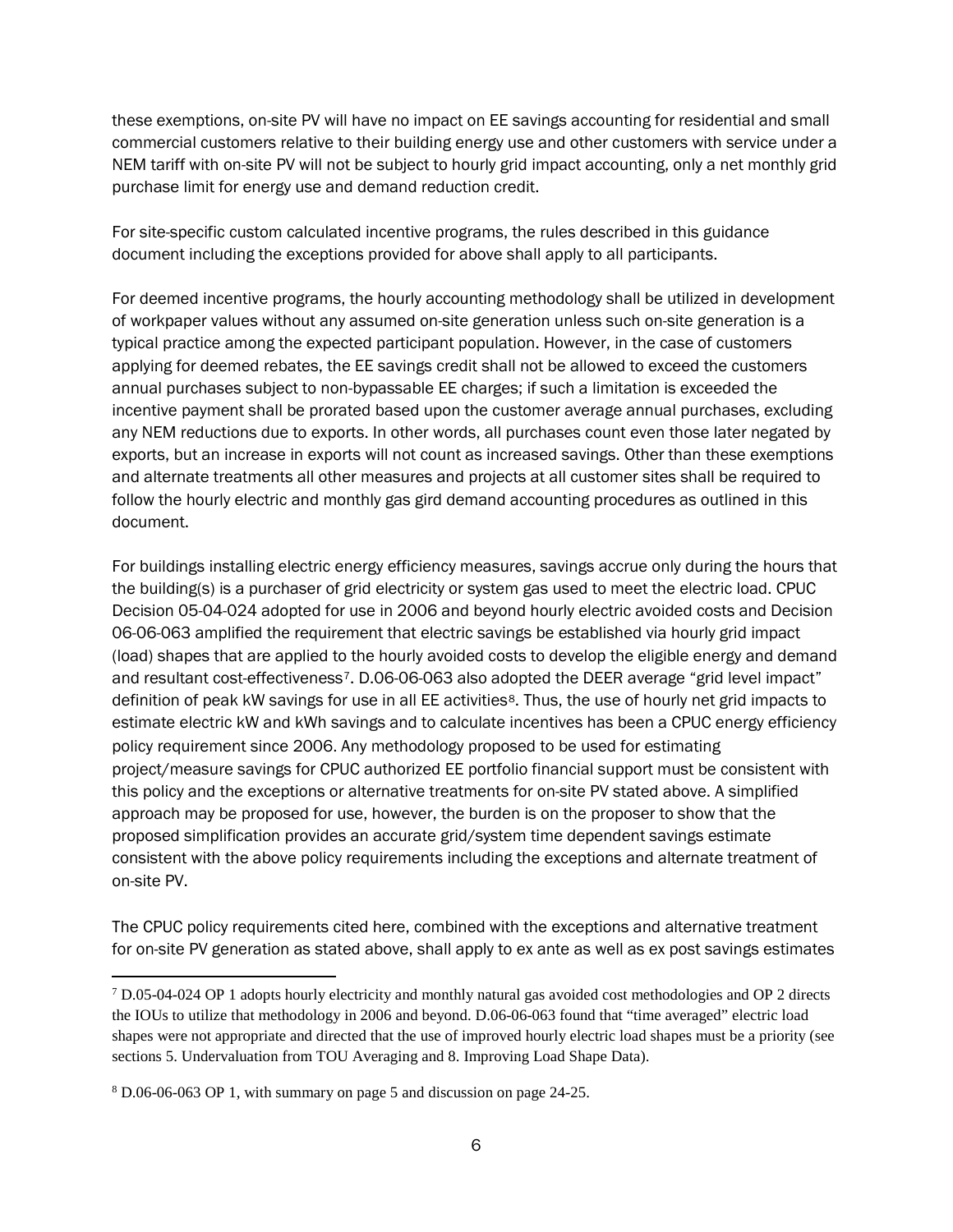and thus activities of both Program Administrators (EE portfolio implementation) and Commission staff (portfolio evaluation and regulatory support).

Some commenters on the August 2014 draft expressed the concern that grid/system consumption not subject to non-bypassable EE charges should be eligible for EE portfolio support. Such consumption of gas, for example, may be used for on-site generation or co-generation. Other such consumption may be by organizations which are not subject to the non-bypassable EE charges. Staff notes that most Program Administrator participation rules have correctly included a limitation on program savings eligible for incentives and counting equal to the purchases subject to the payment of EE charges; staff expects that the enforcement of these rules will continue and will follow the policy for time-based credit analysis. In cases where participation rules did not previously include this limitation, Program Administrators shall ensure that forward, all resource program activities are fully aware of and follow this guidance, subject to the exemptions or alternate treatment for on-site PV generation as outlined above. Program administrators shall reference this guidance in all program manuals and ensure that implementer also reference this guidance in their documents and agreements.

# <span id="page-6-0"></span>General Framework to Estimate Savings

This section first presents a general framework to assess the eligibility of EE projects proposed to be implemented at sites where non-IOU energy resources are also used. Then a step-by-step approach is described to assess project eligibility in such cases and estimate the claimable savings from EE projects.

The reduction in energy usage due to the EE improvements which is eligible for CPUC authorized EE portfolio financial support is limited to those savings of grid/system supplied energy at all the times when the EE measure is operational and its energy resource requirement coincidently reduces the energy supplied from the grid/system. In cases when all savings attributed to the measure would result in coincident grid consumption reduction the entire savings amount would be eligible to receive rebates/incentives and be included in energy savings claims. If the reduction in energy usage due to EE improvements occurs on the grid/system only sometimes but not always when the EE measure is operational, rebate/incentives and savings claims are limited to energy savings during the times and to the extent they result in coincident reductions in consumption supplied from the grid/system. EE measure/project savings that do not coincidently reduce consumption from the grid/system during the periods when the EE measure is operational, but rather reduce energy requirements which are met from non-IOU energy supplies, are not eligible for CPUC authorized EE portfolio support via rebates/incentives. Measures/projects which produce no coincident grid/system reduction do not qualify to be counted toward utility savings claim calculations upon which customer incentives payments are based.

An electric EE measure that uses self-generated power fueled by natural gas purchased from the system will only result in reduced natural gas, not a reduction in electric usage, or a reduction on the electric grid/system. This means that rebates/incentives for that electric EE measure must be based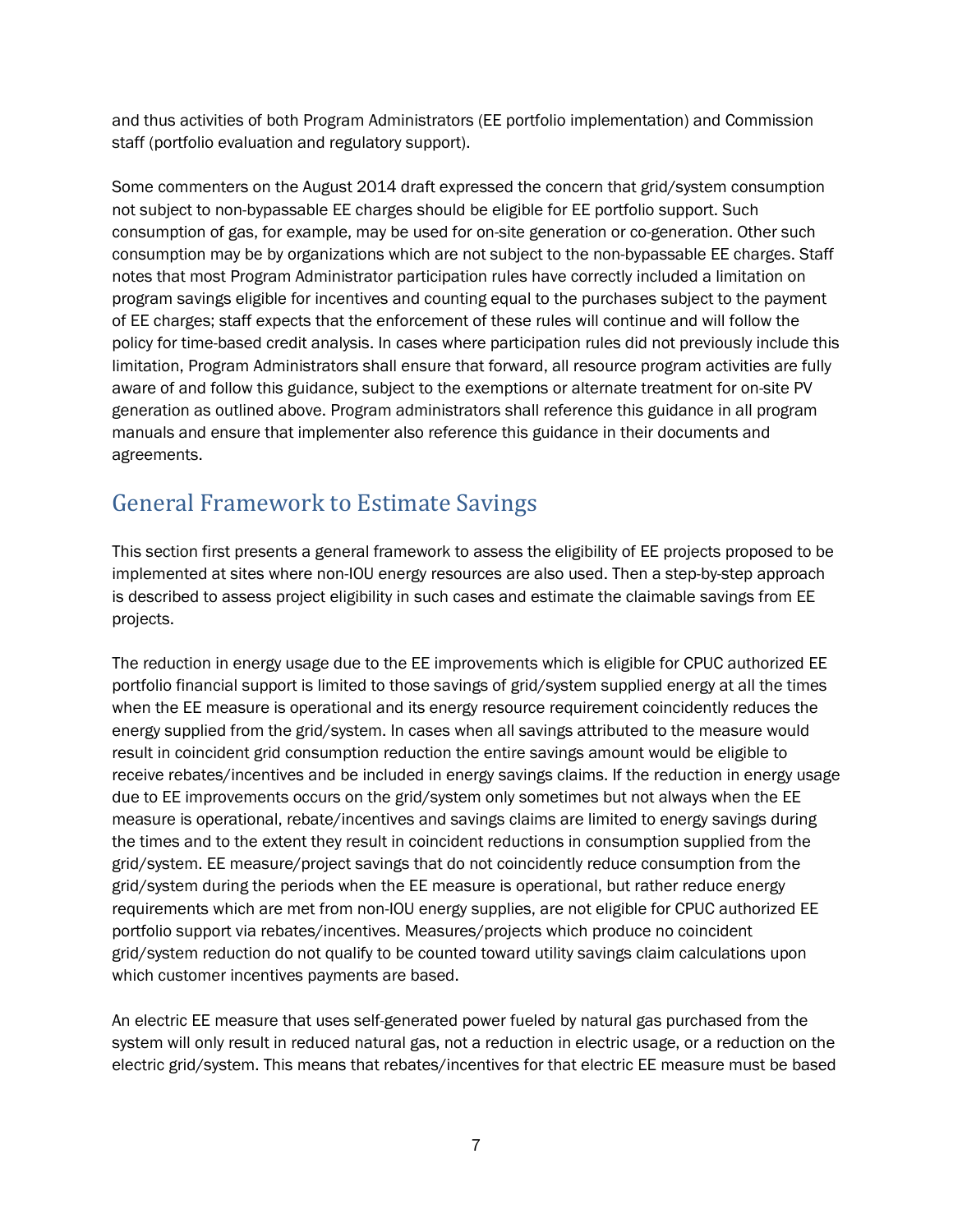on the reduction in gas usage even though the participating customer actually reduces on-site electric usage and on-site natural gas usage.

Finally, an overarching CPUC requirement has always been that the electric or fuel consumption reduction from an EE measure/project that results in reductions from the grid/system supply is eligible to receive rebate/incentives only if the energy reduction that would have been delivered by the IOU is subject to electric energy efficiency surcharges or the non-bypassable gas surcharge[9](#page-7-1). Measure/project savings that do not reduce the grid/system supplies via a rate structure that includes the utility collected non-bypassable EE surcharges for that supplied energy, are not an eligible measure savings for EE program support or savings claims.

# <span id="page-7-0"></span>Eligibility and Maximum Claimable Energy Savings Determination

Shown below is a step-by-step method to determine eligibility of an EE project savings to receive rebate/incentive from EE programs when a potential participant is using non-IOU energy resources to meet some or all of its energy resource requirements. Generally, the approach addresses the three overarching questions — non-bypassable EE charges, full or partial use of non-IOU energy resources, and grid/system coincident savings. A typical configuration of a site that uses IOU and non-IOU energy resources is shown in Attachment A and the method presented below is summarized in the flow chart form in Attachment B. Selected examples illustrating the use of this method are included in Attachment C.

- 1. Is the customer billed for the utility collected electric or gas non-bypassable EE charges on the impacted energy use?
	- If no, the EE savings are ineligible for EE incentives, rebates or savings claims.
	- If yes, then the EE savings might be eligible<sup>10</sup> for EE incentives, rebates or savings claims, proceed to question 2.
- 2. Does the customer use non-IOU supplied energy resource(s) for all or part of the energy used by the facility or equipment subject to the project/measure being considered for EE

<span id="page-7-1"></span> $\ddot{\phantom{a}}$ <sup>9</sup> PU Code 381(a)(b) directs that a electricity "rate component shall be a nonbypassable element of the local distribution service and collected on the basis of usage" to "provide in-state benefits" from "cost-effective energy efficiency". PU Code 890 (b) directs that "there shall be imposed a surcharge on all natural gas consumed in this state" to fund "cost-effective energy efficiency". PU Code 896 defines "Consumption" to "means the use or employment of natural gas. Consumption does not include the use or employment of natural gas to generate power for sale, the sale or purchase of natural gas for resale to end users, the sale or use of gas for enhanced oil recovery, natural gas utilized in cogeneration technology projects to produce electricity, or natural gas that is produced in California and transported on a proprietary pipeline. Consumption does not include the consumption of natural gas which this state is prohibited from taxing under the United States Constitution or the California Constitution."

<span id="page-7-2"></span> $10$  Eligible, in this context, is still subject to all other CPUC policy regarding individual measure or project eligibility, such as like-for-like, regressive baselines, free ridership, above code requirements, etc.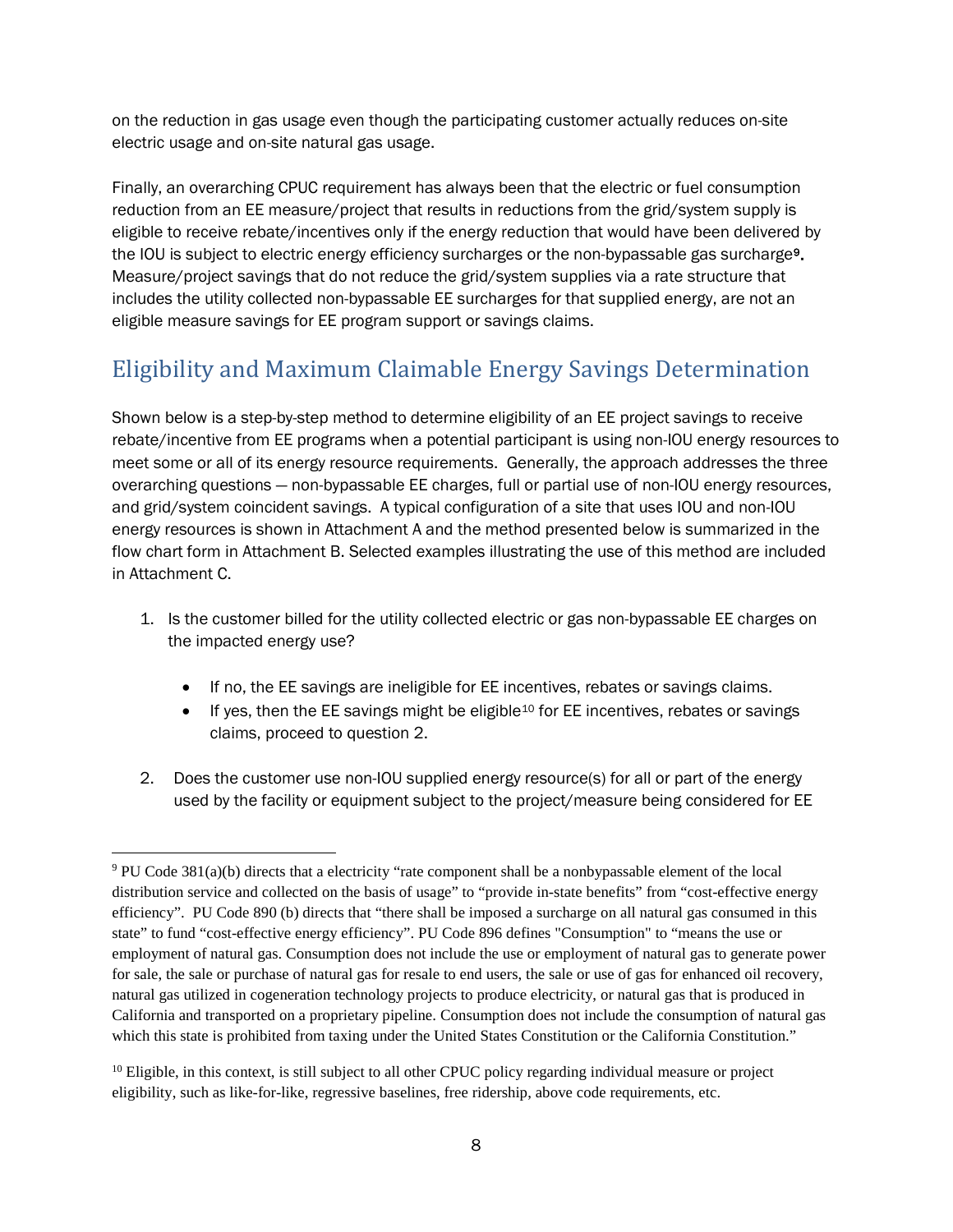#### eligibility?

- If no, the EE savings are eligible. All savings resulting in reduction to the grid/system supplied energy are eligible, limited to the coincident purchases from the grid/system during the times the measure is operational to the extent those purchases are impacted.
- If yes, the savings may be eligible for incentives to the extent that the EE savings reduces coincident energy consumption subject to the utility collected non-bypassable EE charges. Proceed to question 3.
- 3. Does the customer have multiple facilities and meters at the site?
	- If no, the savings calculation is straightforward. All savings resulting in a reduction in consumption supplied from the grid/system are eligible, limited to the grid/system energy supplied coincident with the times the measure is operational to the extent savings will reduce those supplies.
	- If yes, determine which meter(s) the measure/project savings are impacting the grid/system and verify that non-bypassable EE charges are being assessed for energy purchases recorded on those meter(s) – see question 1. Co-generation fuel purchases must be paying into the corresponding gas non-bypassable EE surcharge. For example if a measure is an electric savings measure and that measure is in a building served by an on-site natural gas fueled co-gen, then the electric savings is only reducing gas purchases for the generator and likely eligible for gas EE incentives only if the natural gas purchases are assessed the non-bypassable gas EE surcharge.

<span id="page-8-0"></span>[Table](#page-8-0) 1 below provides guidance on eligibility of EE projects using the typical configuration of IOU and non-IOU energy resources used in a facility (Attachment A). This table applies to situations where the renewable generation is not feeding into the grid and the renewable source is not PV subject to the exceptions and alternative treatments stated above. See examples of eligibility when a renewable source is feeding into the grid. When multiple meters are at site, guidance from this table would apply specifically to the meter to which EE improvement is connected.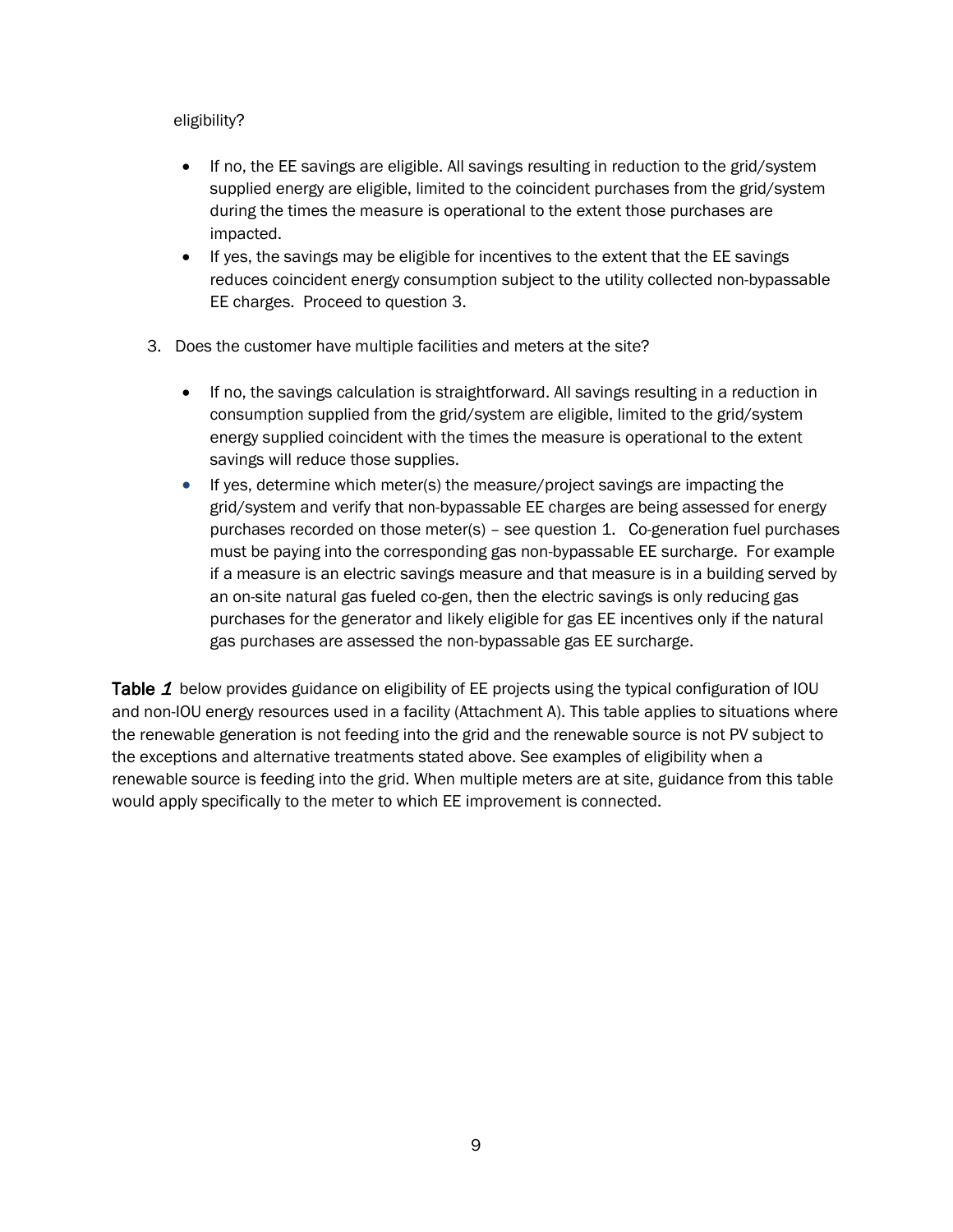#### Table 1: Guidance on Eligibility of EE Projects for Gas or Electric Savings Incentives and Claimable Energy Savings with non-IOU Energy Resources (Single meter for each IOU service)

| <b>Scenario</b> | <b>Generation Mix</b>                 | <b>Fuel Purchased</b><br>from<br>Grid/System | <b>EE Surcharge</b><br><b>Payment</b><br><b>Status</b> | Hourly kWh and/or Therm Calculation Approach                                                                                                                                                                                                        | <b>Incentive Calculation</b><br>(Not including measure<br>cost incentive limit)                         |
|-----------------|---------------------------------------|----------------------------------------------|--------------------------------------------------------|-----------------------------------------------------------------------------------------------------------------------------------------------------------------------------------------------------------------------------------------------------|---------------------------------------------------------------------------------------------------------|
| $\mathbf{1}$    | 100% Cogeneration (A)                 | Electric                                     | Not applicable                                         | Not applicable                                                                                                                                                                                                                                      |                                                                                                         |
|                 |                                       | Gas                                          | Yes                                                    | Hourly measure savings during the period the measure is both<br>operational and to the extent savings will impact cogen output<br>(kWh) * heat rate at site plant - therm interactive effects not<br>handled by waste heat = hourly therm savings   | Annual therm savings*<br>therm incentive rate $=$<br>therm incentives                                   |
|                 |                                       | Gas                                          | No                                                     | Ineligible for gas incentives                                                                                                                                                                                                                       |                                                                                                         |
| 2               | X% Cogeneration (A)                   | Electric                                     | Yes                                                    | Hourly measure savings when the measure is operational and to<br>the extent savings will impact electric consumption from the grid<br>(accountinjg for minimum purchse requirements and excluding<br>generation exported) = Hourly kWh savings      | Annual kWh savings * kWh<br>incentive rate = kWh<br>incentives                                          |
|                 | Y% Electric Service (B)               | <b>Electric</b>                              | No                                                     | Ineligible for electric incentives                                                                                                                                                                                                                  |                                                                                                         |
|                 |                                       | Gas                                          | Yes                                                    | Hourly measure savings during the period the measure is both<br>operational and to the extent savings will impact cogen output<br>(kWh) * heat rate at site plant - therm interactive effects not<br>handled by waste heat = hourly therm savings   | Annual therm savings*<br>therm incentive rate =<br>therm incentives                                     |
|                 |                                       | Gas                                          | No                                                     | Ineligible for gas incentives                                                                                                                                                                                                                       |                                                                                                         |
| з               | X% Cogeneration (A)                   | Electric                                     | Yes                                                    | Hourly measure savings when the measure is operational and to<br>the extent savings will impact electric consumption from the grid<br>(accountinig for minimum purchse requirements and excluding<br>generation exported) = Hourly kWh savings      | Annual kWh savings * kWh<br>incentive rate = kWh<br>incentives                                          |
|                 | Y% Electric Service (B)               | Electric                                     | No                                                     | Ineligible for electric incentives                                                                                                                                                                                                                  |                                                                                                         |
|                 |                                       |                                              |                                                        |                                                                                                                                                                                                                                                     |                                                                                                         |
|                 |                                       | Gas                                          | Yes                                                    | Hourly measure savings during the period the measure is both<br>operational and to the extent savings will impact cogen output<br>(kWh) * heat rate at site plant - therm interactive effects not<br>handled by waste heat = hourly therm savings   | Annual therm savings*<br>therm incentive rate $=$<br>therm incentives                                   |
|                 |                                       | Gas                                          | No                                                     | Ineligible for gas incentives                                                                                                                                                                                                                       |                                                                                                         |
|                 | <b>Z% Renewable</b><br>Generation [C] | Renewable                                    | Not applicable                                         | Not applicable                                                                                                                                                                                                                                      | (any excess generation<br>exports increase acts to<br>reduce project cost in<br>same way as incentives) |
| 4               | <b>Y% Electric Service</b>            | Electric                                     | Yes                                                    | Hourly measure savings when the measure is operational and to<br>the extent savings will impact electric consumption from the grid<br>(accountinjg for minimum purchse requirements and excluding<br>generation exported) = Hourly kWh savings      | Annual kWh savings * kWh<br>incentive rate = kWh<br>incentives                                          |
|                 |                                       | <b>Electric</b>                              | No                                                     | Ineligible for electric incentives                                                                                                                                                                                                                  |                                                                                                         |
|                 | Z% Renewable<br>Generation [C]        | Renewable                                    | Not applicable                                         | Not applicable                                                                                                                                                                                                                                      | (any excess generation<br>exports increase acts to<br>reduce project cost in<br>same way as incentives) |
| 5               |                                       | <b>Electric</b>                              | Not applicable                                         | Not applicable                                                                                                                                                                                                                                      |                                                                                                         |
|                 | X% Cogeneration (A)                   |                                              |                                                        |                                                                                                                                                                                                                                                     |                                                                                                         |
|                 |                                       | Gas                                          | Yes                                                    | Hourly measure savings during the period the measure is both<br>operational and to the extent savings will impact cogen output<br>(kWh) * heat rate at site plant - therm interactive effects not<br>handled by waste heat $=$ hourly therm savings | Annual therm savings*<br>therm incentive rate $=$<br>therm incentives                                   |
|                 | <b>Z% Renewable</b><br>Generation [C] | Renewable                                    | Not applicable                                         | Not applicable                                                                                                                                                                                                                                      | (any excess generation<br>exports increase acts to<br>reduce project cost in<br>same way as incentives) |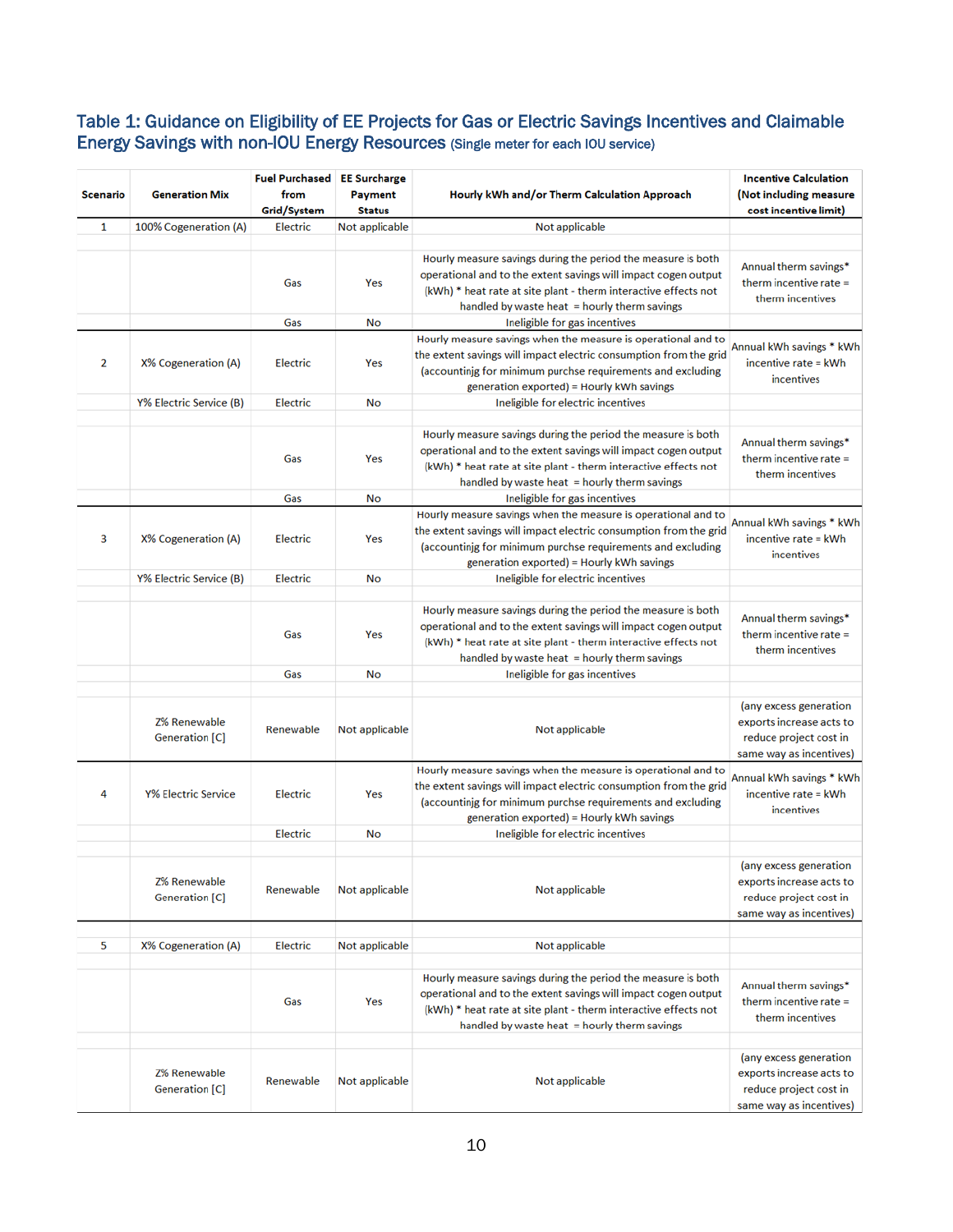

### <span id="page-10-0"></span>Attachment A: Typical Customer Facility Diagram[11](#page-10-1)

1

<span id="page-10-1"></span><sup>&</sup>lt;sup>11</sup> Adapted from a figure developed and provided by Pacific Gas and Electric Company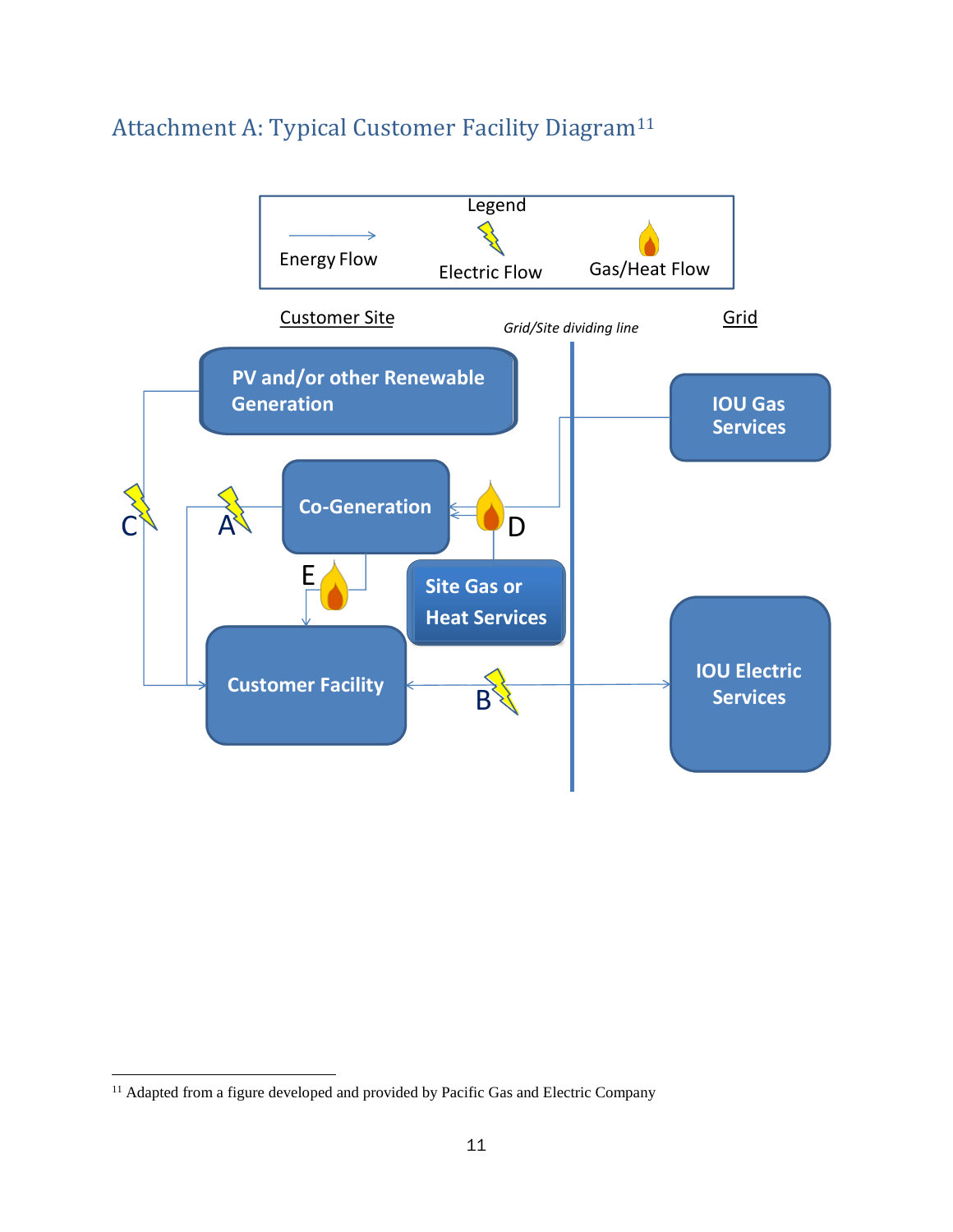# <span id="page-11-0"></span>Attachment B – Process Flow to Determine Eligibility and Maximum Claimable EE Energy Savings

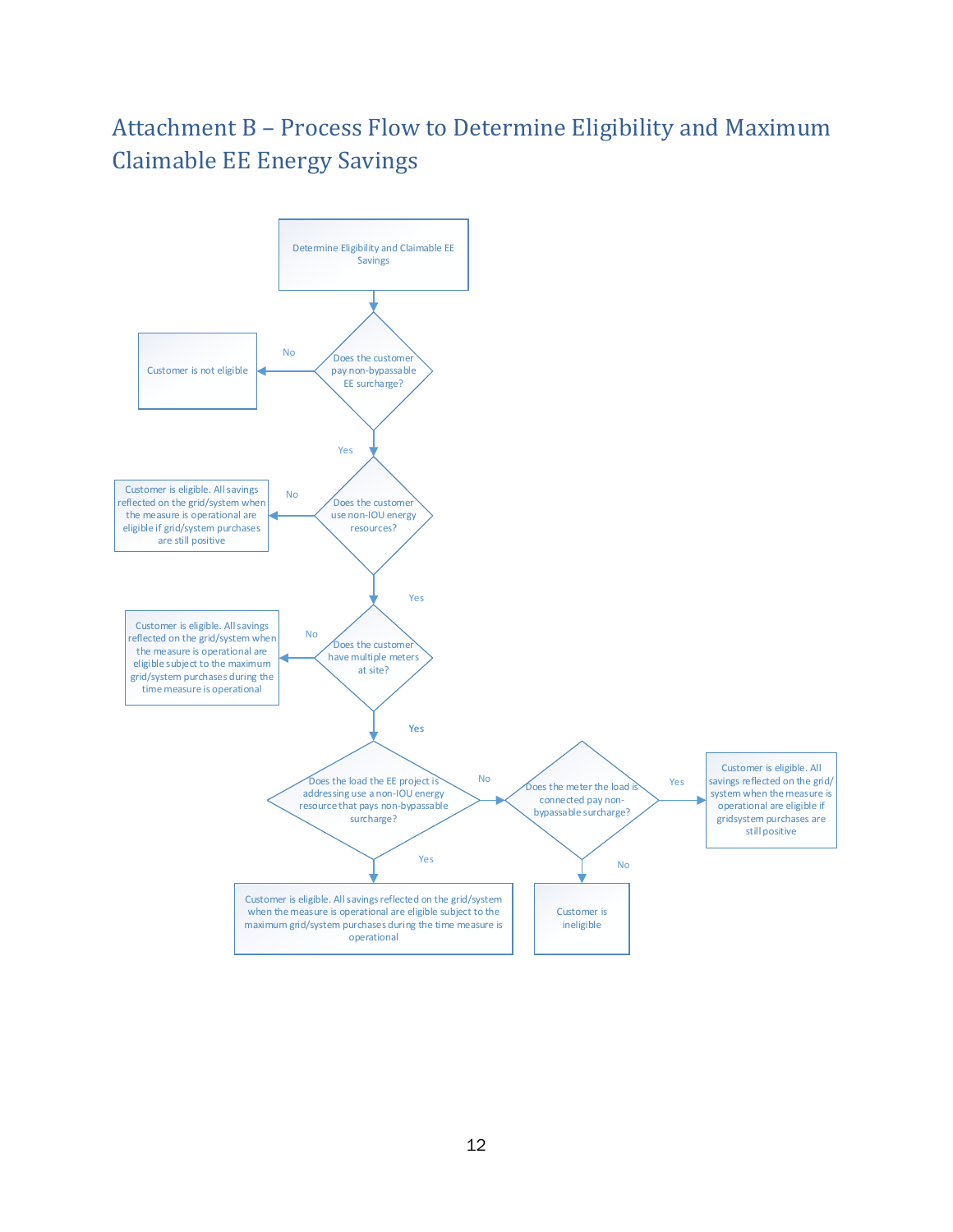# <span id="page-12-0"></span>Attachment C — Selected Examples

1. A customer owns a cogeneration plant and meets its electric power requirements most of the time from self-produced power. The cogeneration plant is typically down for maintenance for two weeks in a year when electricity is purchased from the IOU. The customer uses natural gas supplied by the IOU to operate its cogeneration plant. However, the tariff charged by the IOU for cogeneration purposes is exempt from payment of non-bypassable surcharge. The customer wants to implement lighting energy efficiency improvements for fixtures that operate year-round and seeks incentives based on year-round reduction in electric usage.

Staff Decision: While the lighting energy efficiency improvements will reduce electrical usage, this reduction is reflected in reduced natural gas consumption for the cogeneration plant for all except two weeks in a year. Since the customer does not pay non-bypassable surcharge on the natural gas purchased for its cogeneration plant, the electric savings from the lighting project that reduces consumption of IOU-supplied gas purchases are not eligible for incentives. The customer is eligible to claim electric savings and incentives for the proposed project only for the two weeks in a year when electric purchases are occurring from the grid; the measure is operational; and electric savings during that period result in reductions to electricity purchased from the grid.

2. A customer owns a cogeneration plant and meets its electric power requirements most of the time from self-produced power. The cogeneration plant is typically down for maintenance for two weeks in a year during which time the electricity consumed is supplied by an IOU. The customer uses natural gas supplied by an IOU to operate its cogeneration plant. The tariff charged by the IOU for natural gas supplied to the cogeneration plant includes nonbypassable surcharge. The customer wants to implement lighting energy efficiency improvements for fixtures that operate year-round and seeks incentives based on year-round reduction in electric usage.

Staff Decision: While the lighting energy efficiency improvements will reduce electrical usage, this reduction is reflected in reduced natural gas usage for all except two weeks in a year. Since the customer pays the non-bypassable surcharge on natural gas purchased for its cogeneration plant, electric savings from the lighting project that reduce IOU-supplied gas purchases are eligible for natural gas incentives for 50 weeks in a year.[12](#page-12-1) The customer is eligible to claim electric savings and incentives for the proposed project only for the two weeks in a year when electric purchases are occurring from the grid; the measure is both operational and the measure electric savings will reduce electricity purchased from the grid.

3. A customer purchases electricity from a cogeneration plant operator who purchases natural gas for its cogeneration plant from the IOU and pays non-bypassable surcharge on its natural gas purchases. The third party cogeneration plant is able to meet the customer's electricity

 $\ddot{\phantom{a}}$ 

<span id="page-12-1"></span> $12$  The conversion of electric savings into natural gas savings should be done at the prevailing CEC-approved heat rate.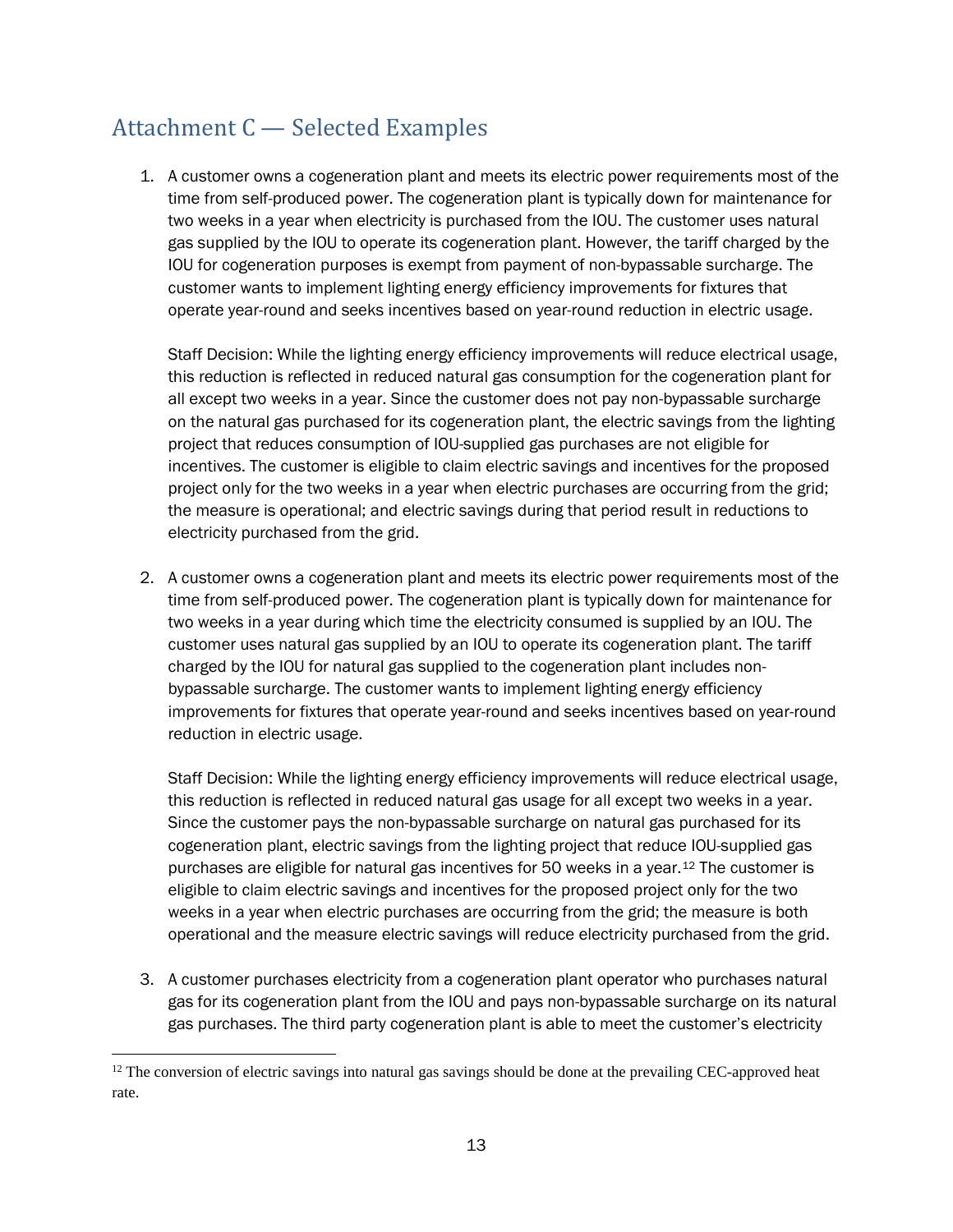needs throughout the year; therefore, the customer does not purchase electricity from the grid at any time. The customer wants to implement lighting energy efficiency improvements for fixtures that operate year-round and seeks electric incentives based on year-round reduction in electric usage.

Staff Decision: While lighting energy efficiency improvements will reduce electrical usage, that reduction results in reduced IOU supplied natural gas consumption year-round. Since the cogeneration plant operator pays the non-bypassable surcharge on natural gas purchased for its cogeneration plant, electric savings from the lighting project that results in year-round reduced IOU supplied gas purchases are eligible for natural gas incentives.[13](#page-13-0) The customer is not eligible to claim electric savings and incentives for the proposed project as the impacted fuel savings are for natural gas purchased from the system.

4. An educational institution has multiple buildings on its campus. Several buildings, each on a separate meter, are directly supplied electric power by an IOU whereas the remaining buildings are powered by a customer-owned cogeneration plant, which uses IOU-supplied natural gas that is exempt from payment of non-bypassable surcharge. The cogeneration plant supplies power to the connected buildings year-round and grid purchases of electric power do not occur for those buildings. The customer wants to implement two energy efficiency projects in which more efficient uninterrupted power supply systems (UPS) will be installed for its data centers that operate year-round. One data center is housed in a building that has a separate meter and purchases electricity from the IOU. The other data center is housed in a building that is powered all the time by electricity supplied from the customer's cogeneration plant. The customer is seeking electric incentives from both UPS installation projects, claiming reduced electric usage.

Staff Decision: The UPS project proposed to be installed in the data center connected to the grid and powered by the IOU-supplied electricity is eligible for electric incentives to the extent the implemented project/measures will result in reduced consumption from the grid. That is during the hourly periods the IOU-supplied electricity is still consumed and the customer is paying non-bypassable surcharge on those electricity purchases.

The UPS project proposed to be installed in the data center connected to the cogeneration plant is not eligible to receive any incentives as the reduction in electric usage results in natural gas reduction on the system via the cogeneration plant. However, natural gas used to fire the cogeneration plant is not paying non-bypassable surcharge. Therefore, the customer is not eligible to receive natural gas incentives.

5. An educational institution has multiple buildings on its campus. All buildings are powered by a customer-owned cogeneration plant, which uses IOU-supplied natural gas that is not

 $\ddot{\phantom{a}}$ 

<span id="page-13-0"></span><sup>&</sup>lt;sup>13</sup> The conversion of electric savings into natural gas savings should be done at the prevailing CEC-approved heat rate.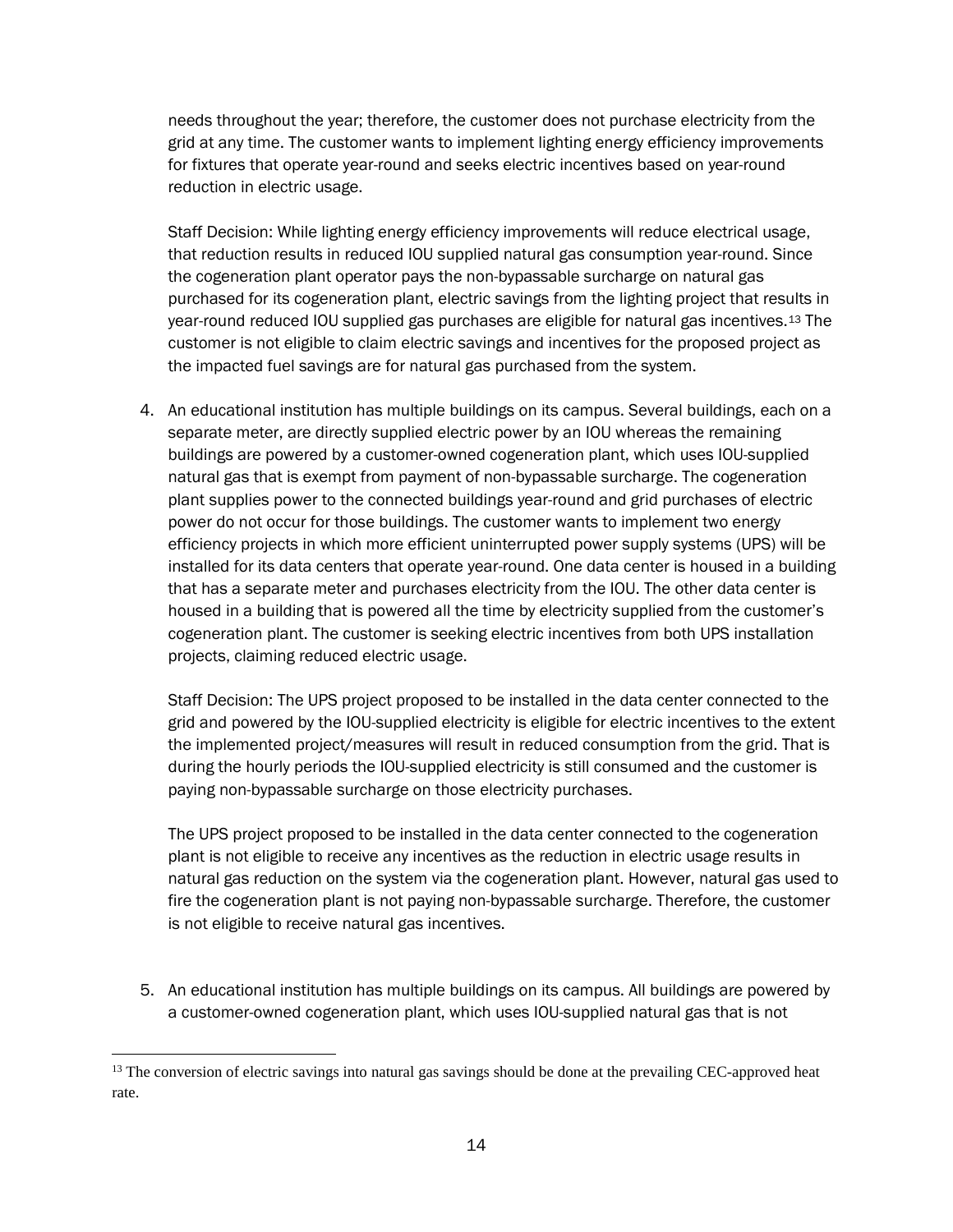exempt from payment of non-bypassable surcharge. The cogeneration plant supplies power to the connected buildings and exports electricity to the grid year-round for which it is compensated per prevailing tariff or contracts/agreements. The customer wants to install a more efficient uninterrupted power supply system (UPS) for its data center that operates year-round. The customer is seeking electric incentives from the UPS installation project, claiming reduced electric usage.

Staff Decision: The installation of a more efficient UPS system will reduce electric usage on the site but that reduction will not result in reductions to the site grid load. The reduced electric usage, in theory, results in reduced natural gas usage in the cogeneration plant. However, the cogeneration plant is always exporting to the grid. So the reduced natural gas usage from the installation of a more efficient UPS system effectively does not reduce consumption of IOU-supplied natural gas. That is, the measure helps the customer to maintain and increase its level of power export to the grid for which it is being compensated. While the customer is eligible to receive incentives due to payment of the non-bypassable surcharge on IOU-supplied natural gas consumption, the EE project does not result in a reduction of the consumption of fuel supplied by the IOU. The UPS project is not eligible to receive any incentives.

6. A customer owns a cogeneration plant that meets all of its power requirements during the nighttime and most of its power requirements during the daytime. Some grid purchases are made from the IOU year-round only from 1 pm to 5 pm. The customer is not exporting power to the grid at any time. The customer is paying non-bypassable surcharge on natural gas purchased from the IOU to fire its cogeneration plant. This customer wants to implement a lighting efficiency improvement project that will reduce electric usage from 4 pm to 6 am, year-round. The customer seeks electric incentives for the lighting project based on reduced electric usage during these hours.

Staff Decision: The lighting project reduces electric usage from 4 pm to 6 am period of which only one hour (4 to 5 pm) is coincident with the period when the customer is purchasing electricity from the grid. The customer is eligible to receive electric incentive for reduced electric usage from 4 to 5 pm, to the extent such reduction also results in a reduced need for grid purchases during this hour. At other times, reduced electric usage results in reduced natural gas used in the cogeneration plant. Because the customer is paying non-bypassable surcharge on its natural gas purchased, the customer is eligible to receive natural gas incentives for electric usage reduction from 5 pm to 6 am, year-round. The reduced natural gas usage should be calculated using the prevailing CEC-approved prevailing heat rate.

7. A customer is planning to build a new building with estimated peak demand of about 1 MW. This customer also plans to install a fuel cell that will produce 200 KW power at all times using natural gas. Thus the customer will purchase 800 KW from the grid to meet the remainder of its power requirements. The customer plans to implement a package of electric energy efficiency measures that are estimated to result in 50 KW demand savings. Electric usage reduction from the package of EE measures is expected to occur during all hours the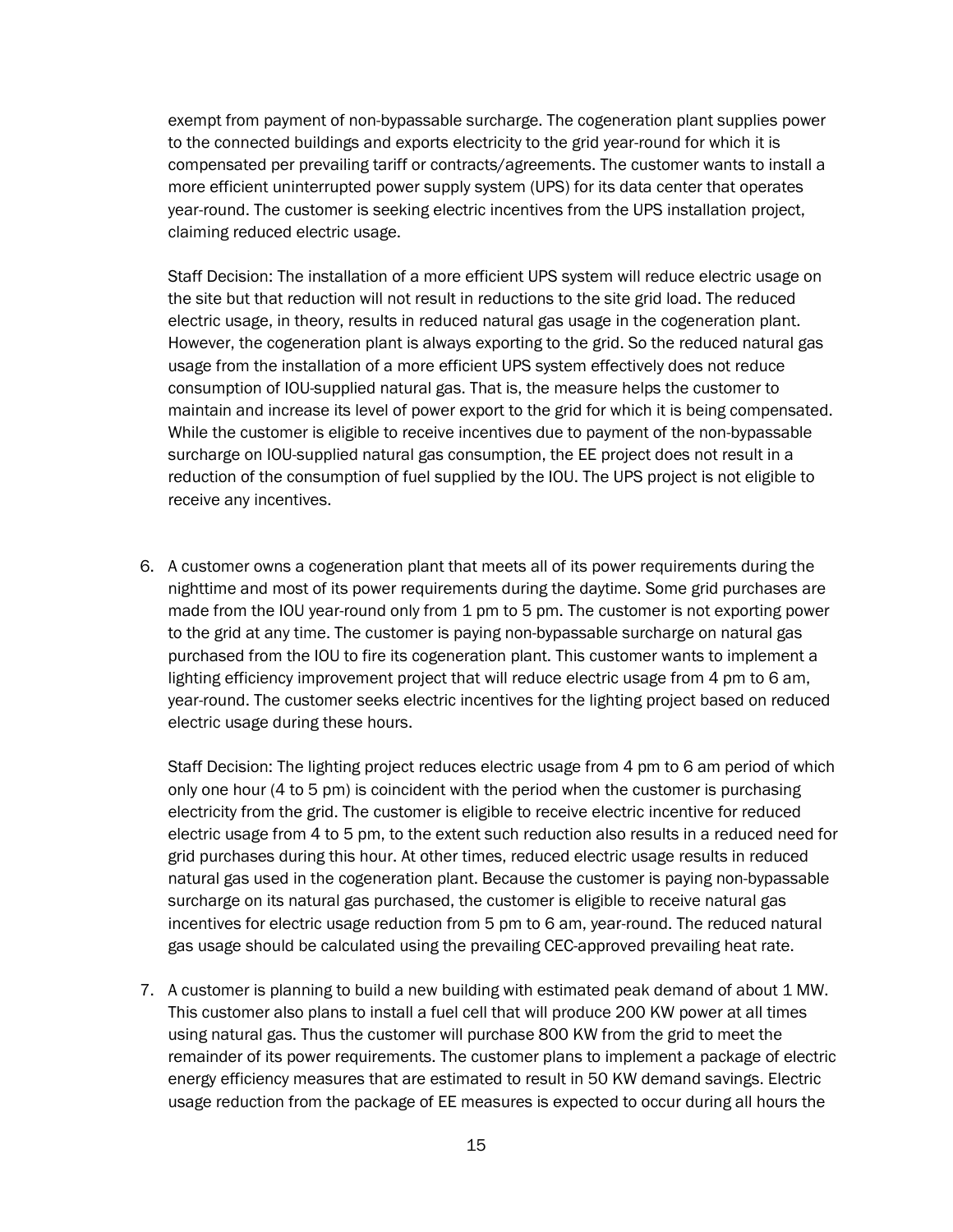customer is purchasing electricity from the grid. The customer is seeking electric incentives for the package of EE measures.

Staff Decision: Since the customer plans to operate the fuel cell as the base load power, reduced electric usage from the package of EE measures will result in reductions on the grid at the times grid purchases are occurring. The reduction in electricity usage is less than the likely purchases from the grid. Therefore, all electric savings from the proposed EE project are eligible for incentives.

8. A customer operates a PV system that powers an irrigation pump, meeting a varying portion of the pumping power needs during the day time and exporting excess power to the grid during a portion of the day. The pump sometimes runs at night when power is not available from the PV system and the electric power requirements are met from grid purchases. The pump and the PV system are connected to an IOU meter and the pump is the only load on the meter. The customer wants to install variable frequency drive (VFD) on the pump motor and claim incentives based on the entire reduction in electric usage.

Staff Decision: The customer is eligible to receive incentives because grid purchases are occurring and the customer is paying non-bypassable surcharge on electricity purchased from the grid. The VFD savings occurring during the daytime will not result in one-to-one reductions of grid purchases since the daytime power requirement is partially met by the PV system. Reduced electric usage during times when the PV system is supplying the entire pumping load will allow the customer to export more electricity from the PV system after the VFD installed for which the customer will be compensated. VFD savings occurring during the hours when the PV system is not meeting the entire pumping power needs and grid purchases are occurring qualifies for electric EE incentives. This PV system is not eligible for the special treatment afforded to PV systems supplying building loads. Process loads and non-building loads are not eligible for this ZNE driven exception.

9. A customer proposes to install a PV system that supplies power to the varying electric loads from all sources in their building. The PV supplied power will meet a varying portion of the power needs during the time the sun is up and the PV system operates. Some of the PV daytime operation may supply power in an amount that exceeds the building demand and during those times the customer will export excess power to the grid on a net energy metering tariff. During the hours when no or insufficient power is available from the PV system the balance of the electric power requirements are met from grid purchases. The customer wants to also install LED internal and/or external lighting and highly efficiency air conditioning equipment and claim incentives based on the entire reduction in electric usage. All grid purchases are subject to the non-bypassable EE charges.

Staff Decision: The customer is eligible to receive incentives because grid purchases are occurring and the customer is paying non-bypassable surcharge on electricity purchased from the grid even though some of those charges may be credited back at other times. If the customer is a residential or small commercial customer the PV system shall be excluded (ignored) for the purposes of savings credit and rebate/incentive calculations. Building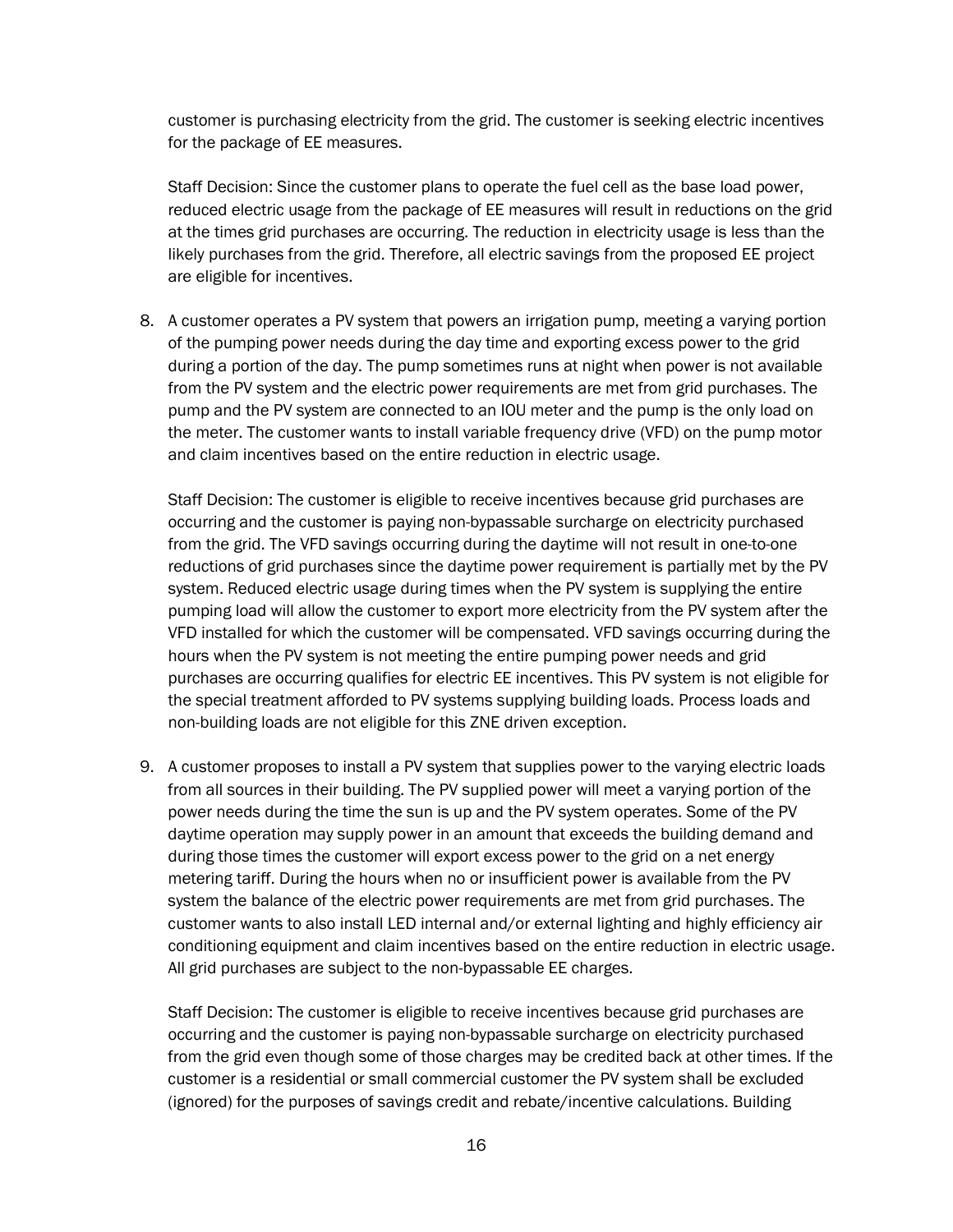modeling and measures savings calculations shall be performed as if the PV system is not installed. If the customer is not a residential or small commercial customer and is on a NEM tariff the calculation shall be performed in three scenarios with monthly values: 1) with no EE installed without the PV system installed; 2) the EE installed without the PV installed; 3) the EE not installed and with the PV installed but ignoring exports in monthly total use (so the monthly purchases not reduced by export credits). The savings credit shall be established using the calculations of all EE measures installed without the PV system installed (scenario 1 minus scenario 2) but each monthly value for energy use and demand reductions shall be limited by the monthly energy use and demand values for the building without EE and with PV installed ignoring PV generation exports (scenario 3).

#### Fuel substitution activity as well as on-site generation or co-generation examples

In comments on the draft of this guidance document Southern California Gas Company asked for clarification on several example scenario projects. These are presented and discussed below. Each of these examples involves a fuel substitution activity as well as on-site generation or co-generation (electricity production).

Per Commission policies, electric production/generation equipment which supplies electricity to equipment other than itself does not fit within the definition of energy efficiency and is not eligible for EE portfolio support. Even when the installation of such equipment reduces the energy supplied by the utility, the installation of such equipment also may not reduce total energy use. Exceptions to this policy have been provided, most recently in D.09-12-022, only for stand-alone solar powered technologies on a limited basis.

For the same reason, the installation of a co-generation system is not an EE supportable activity and the use of heat produced by the co-gen system, to the extent it is required to support the determination that the system is indeed co-generation system and thus exempt from the nonbypassable charge, cannot be supported by EE funds. To the extent installing the co-gen system or any on-site generation for that matter, results in departing load charges, those departing load charges cannot be used as the basis for EE eligible consumption calculations as departing load charges are not for current EE displaceable grid/system consumption.

Fuel substitution activities require special treatment as detailed in D.05-04-051 which is a slight modification to that included into the current EE Policy Manual as noted below:

A) Fuel substitution program/measures/projects with a predominantly load building or load retention character are not eligible for funding, and the proponent of a fuel-substitution program carries the burden of proof to demonstrate that the program/measure/project focuses on energy efficiency and creates net resource value;

B) Fuel-substitution programs/projects, whether applied to retrofit or new construction applications, to be considered further for funding, must pass the "three-prong test" which requires they: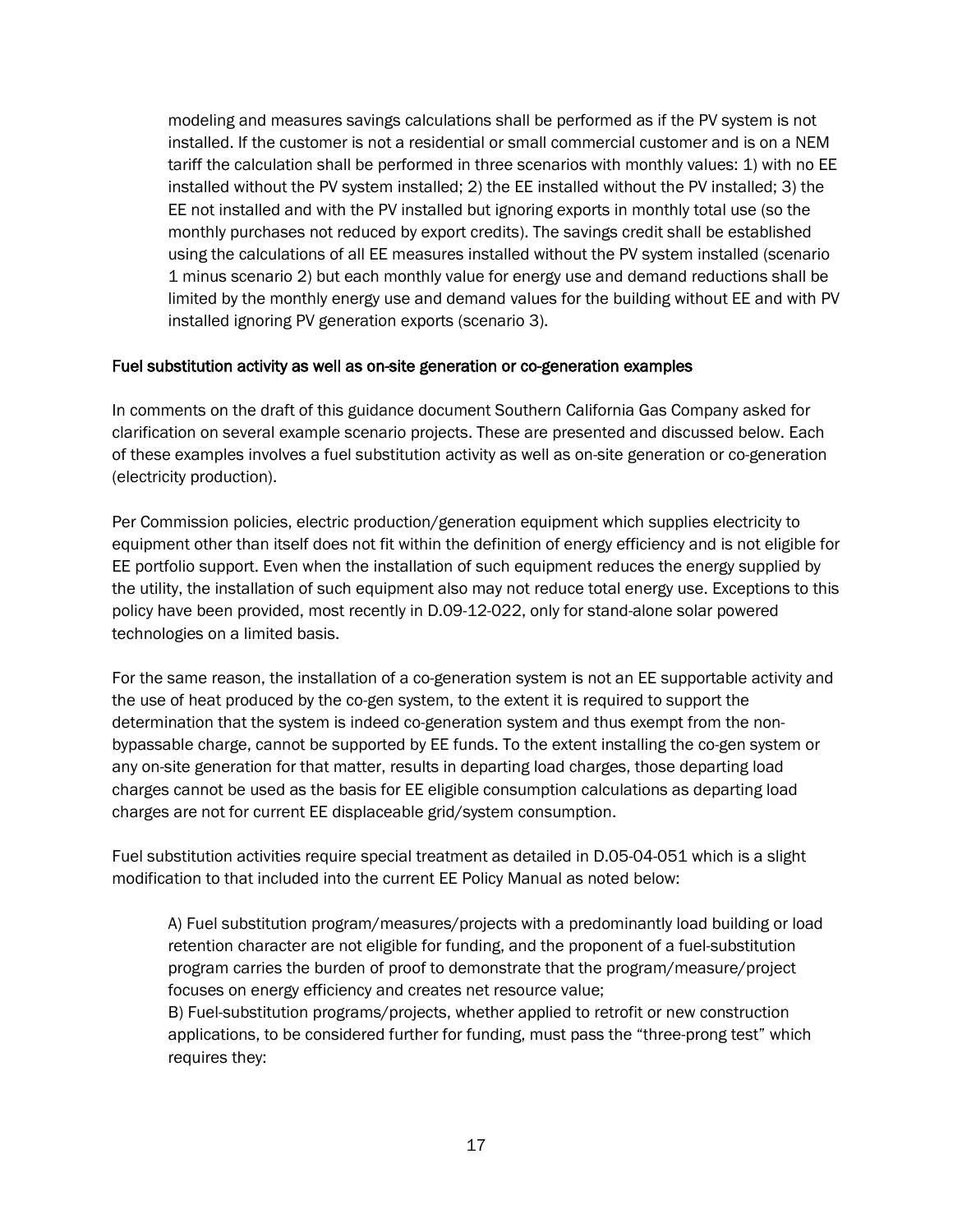1. Must not increase source BTU consumption<sup>14</sup>;

2. Must have TRC and PAC greater than 1.0 when compared with the most efficient same-fuel substitute technologies available to the customer which also have TRC and PAC values 1.0 or greater;

3. Must not increase total emissions.[15](#page-17-1)

The examples and discussions below only address gross savings considerations. As with some of the examples above, many of the below examples would likely involve customer actions that would happen absent EE program support. Following direction in D.12-05-015 and subsequent Decisions, the program administrators are expected to take actions designed to increase their net portfolio savings by program rule changes and participation limitations aimed to reduce EE portfolio support of activities that would happen regardless of such support.

10. A customer wants to install a cogeneration system consisting of a turbine and an absorption chiller which will offset the existing base load on the electric chiller. The fuel source for the turbine will be a dedicated IOU supplied natural gas meter, which is exempt from the nonbypassable surcharge. The total site's electric load is serviced by a meter that pays the nonbypassable surcharge. The customer is seeking EE funding for the installation of the absorption chiller claiming the reduction in electric usage by the electric chiller.

Staff Decision: As noted above, the installation of the co-gen system is not an EE supportable activity and the use of heat produced by the co-gen system, to the extent it is required to support the determination that the system is exempt from the non-bypassable charge, cannot be supported by EE funds. Installing an absorption chiller to displace all or part of the consumption of an electric chiller is a fuel substitution activity that is subjected to the added policy considerations as noted above. Additionally, the standard practice baseline for cogeneration systems must be taken into account including standard heat recovery practices (that would indicate that "add on" heat recovery is actually standard practice) as well as the limits and policy for add-on measures and their claimable life. However, if all the policy issues are satisfied, any allowable savings must still take into account the total grid/system impacts with a time-based analysis comparing the scenarios with the policy considerations applied to both cases.

11. A customer owns and operates a fuel cell, which is on a dedicated IOU supplied gas meter that is exempt from the non-bypassable surcharge. The total site's electric load is serviced by a meter that pays the non-bypassable surcharge. There is a second IOU supplied gas meter for the site that supplies gas to all other end uses; such as boilers and direct-fired equipment, and pays the non-bypassable surcharge. The customer is seeking EE funding for the installation of the heat recovery system claiming the reduction in gas usage by the boiler.

 $\ddot{\phantom{a}}$ 

<span id="page-17-0"></span><sup>&</sup>lt;sup>14</sup> Using the current CEC-established heat rate.

<span id="page-17-1"></span><sup>&</sup>lt;sup>15</sup> To quantify this impact the calculation compares the environmental "costs" between the proposed equipment and the most efficient same fuel substitute baseline equipment using the most recently adopted values for residual emissions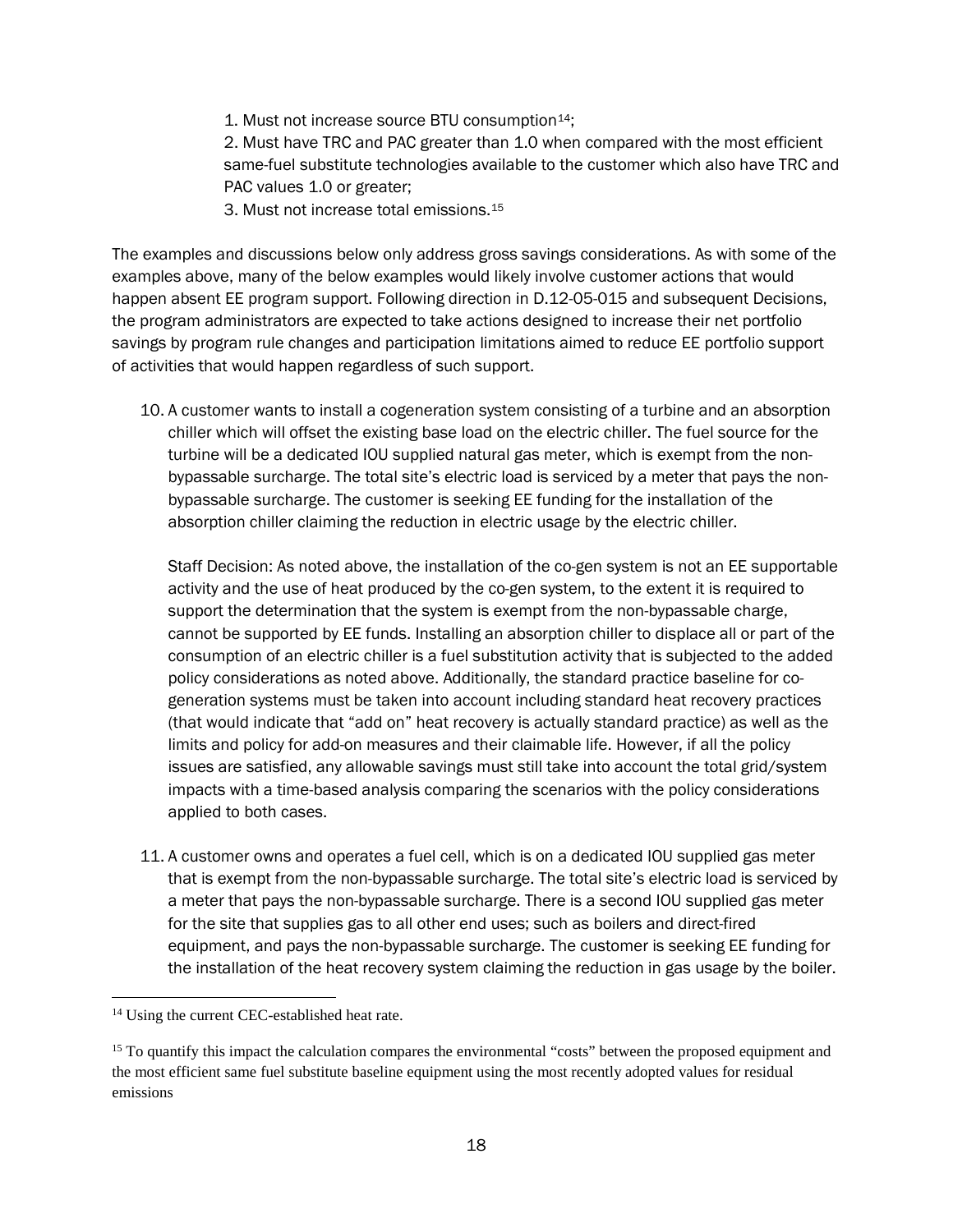Staff Decision: The example is not clear on what type of heat recovery equipment is proposed to be installed nor from which process the heat is proposed to be recovered. However, the statements in example 9 all apply: if fuel switching is involved those policy considerations must be followed; the standard practice baseline for the generation systems and associated heat recovery must be taken into account; time-based analysis is utilized comparing the scenarios with the policy considerations applied to both cases; the limits and policy regarding add-on measure life also apply. Increases in energy use via fuel switching or load movement, even if that energy use is not subject to the non-bypassable charge, must be included in the analysis, however, reductions in energy consumption that is not subject to the nonbypassable charge is not eligible for counting.

12. A customer owns and operates a gas turbine, which is on an IOU supplied gas meter that pays the non-bypassable surcharge. The customer wants to install heat recovery on the turbine to supply heat to a boiler to offset natural gas use and also produce chilled water through an absorption chiller to offset electric energy use by the facility's electric chillers. Both the boiler and the electric chiller are on non-bypassable surcharge meters. The customer is seeking EE funding for the heat recovery system claiming the reduction in gas and electric usage by the boiler and electric chiller, respectively.

Staff Decision: Again the heat recovery application must consider standard practice and addon policy including measure life. The addition of the chiller must apply the fuel substitution policy rules to the analysis. Any EE savings allowed after the application of these policies must still take into account the total grid/system impacts with a time-based analysis comparing the scenarios with the policy considerations applied to both cases. Increases in gas use not subject to the non-bypassable charge via fuel switching or load movement, must be included in the analyses, however, reductions in gas consumption that is not subject to the non-bypassable charge is not eligible for counting.

13. An industrial customer has a heat treat furnace, which is on an IOU supplied gas meter that pays the non-bypassable surcharge. The customer would like to recover heat from the exhaust gas to produce steam. The steam would feed a turbine that will operate an existing fan located on the oven. The existing fan motor is served by an electric meter which pays the non-bypassable surcharge. The customer is seeking EE funding for the heat recovery system claiming the reduction in electric usage.

Staff Decision: As noted above electric generation equipment which supplies electricity to equipment other than itself does not fit within the definition of energy efficiency and is not eligible for EE portfolio support. However, in this case it appears that this is a direct drive turbine not a turbine-generator set, so the generation limitation appears not to apply. So this is a project subject to the fuel substitution policy in addition to the add-on measure policy. Any EE savings allowed after the application of these policies must still take into account the total grid/system impacts with a time-based analysis comparing the scenarios with the policy considerations applied to both cases. Increases in the gas use not subject to the nonbypassable charge via the fuel switching, must be included in the analyses, however,